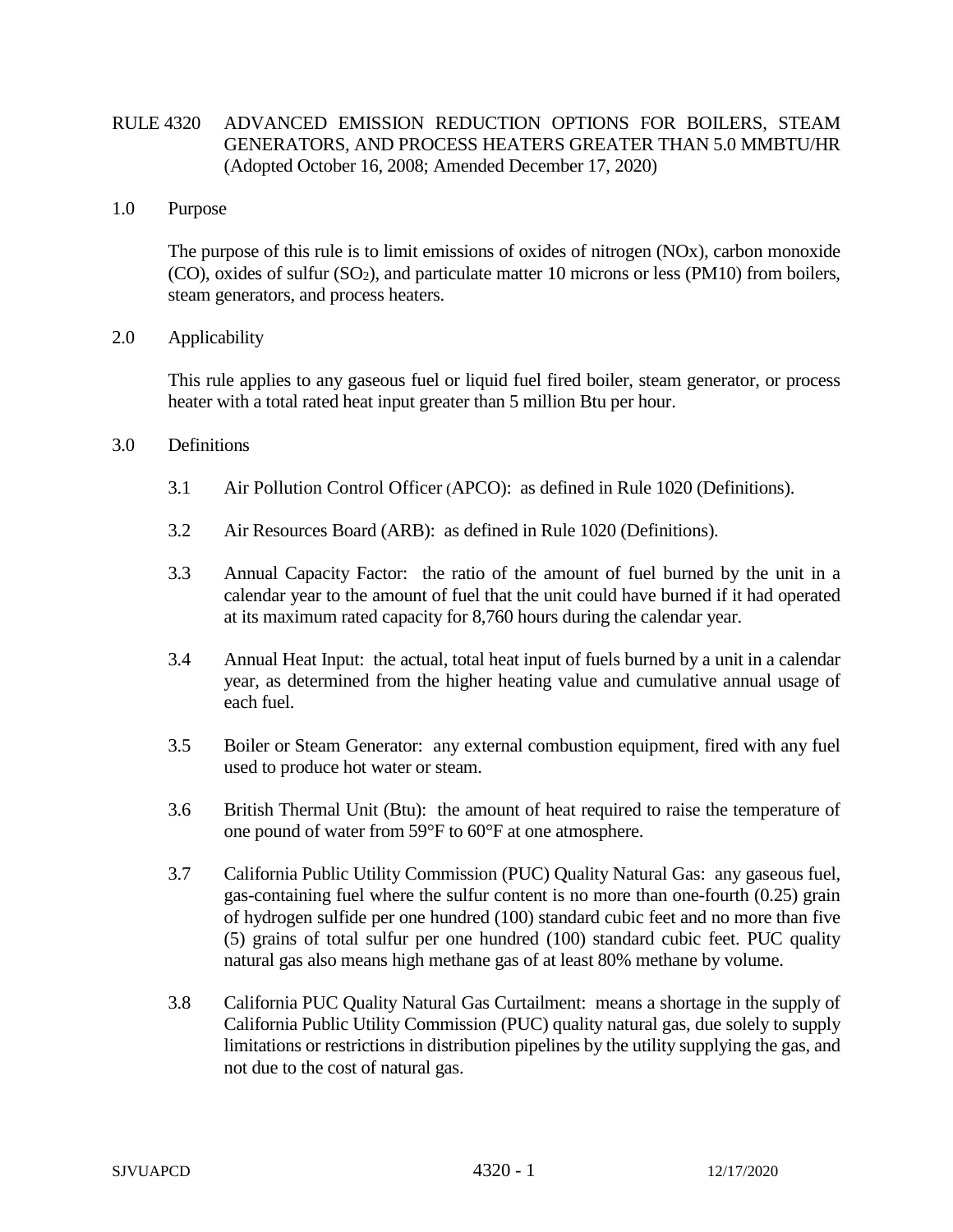- 3.9 Digester Gas: gas derived from the decomposition of organic matter in a digester.
- 3.10 Dryer: any unit in which material is dried in direct contact with the products of combustion.
- 3.11 EPA: United States Environmental Protection Agency.
- 3.12 Fire Tube Boiler: any boiler that passes hot gases from a fire box through one or more tubes running through a sealed container of water. The heat of the gases is transferred through the walls of the tubes by thermal conduction, heating the water and ultimately creating steam or hot water.
- 3.13 Gaseous Fuel: any fuel which is a gas at standard conditions.
- 3.14 Gas Liquids Processing Facility: a facility that is engaged in the catalytic processing of gas liquids to produce finished products.
- 3.15 Heat Input: the heat (hhv basis) released due to fuel combustion in a unit, not including the sensible heat of incoming combustion air and fuel.
- 3.16 Higher Heating Value (hhv): the total heat liberated per mass of fuel burned (expressed as Btu per pound), when fuel and dry air at standard conditions undergo complete combustion and all resulting products are brought to their standard states at standard conditions.
- 3.17 Liquid Fuel: any fuel which is a liquid at standard conditions.
- 3.18 Normal Operation: the period of operating time during which a unit is not in a startup or a shutdown event.
- 3.19 NOx Emissions: the sum of oxides of nitrogen expressed as  $NO<sub>2</sub>$  in the flue gas.
- 3.20 Oilfield Steam Generator: an external combustion equipment which converts water to dry steam or to a mixture of water vapor and steam, with an absolute pressure of more than 30 psia, and which is used exclusively in thermally enhanced crude oil production.
- 3.21 Parts Per Million by Volume (ppmv): the ratio of the number of gas molecules of a given species, or group of species, to the number of millions of total gas molecules.
- 3.22 Process Heater: any combustion equipment fired with liquid and/or gaseous fuel and which transfers heat from combustion gases to water or process streams. This definition excludes: kilns or ovens used for drying, baking, cooking, calcining, or vitrifying; and unfired waste heat recovery heaters used to recover sensible heat from the exhaust of combustion equipment.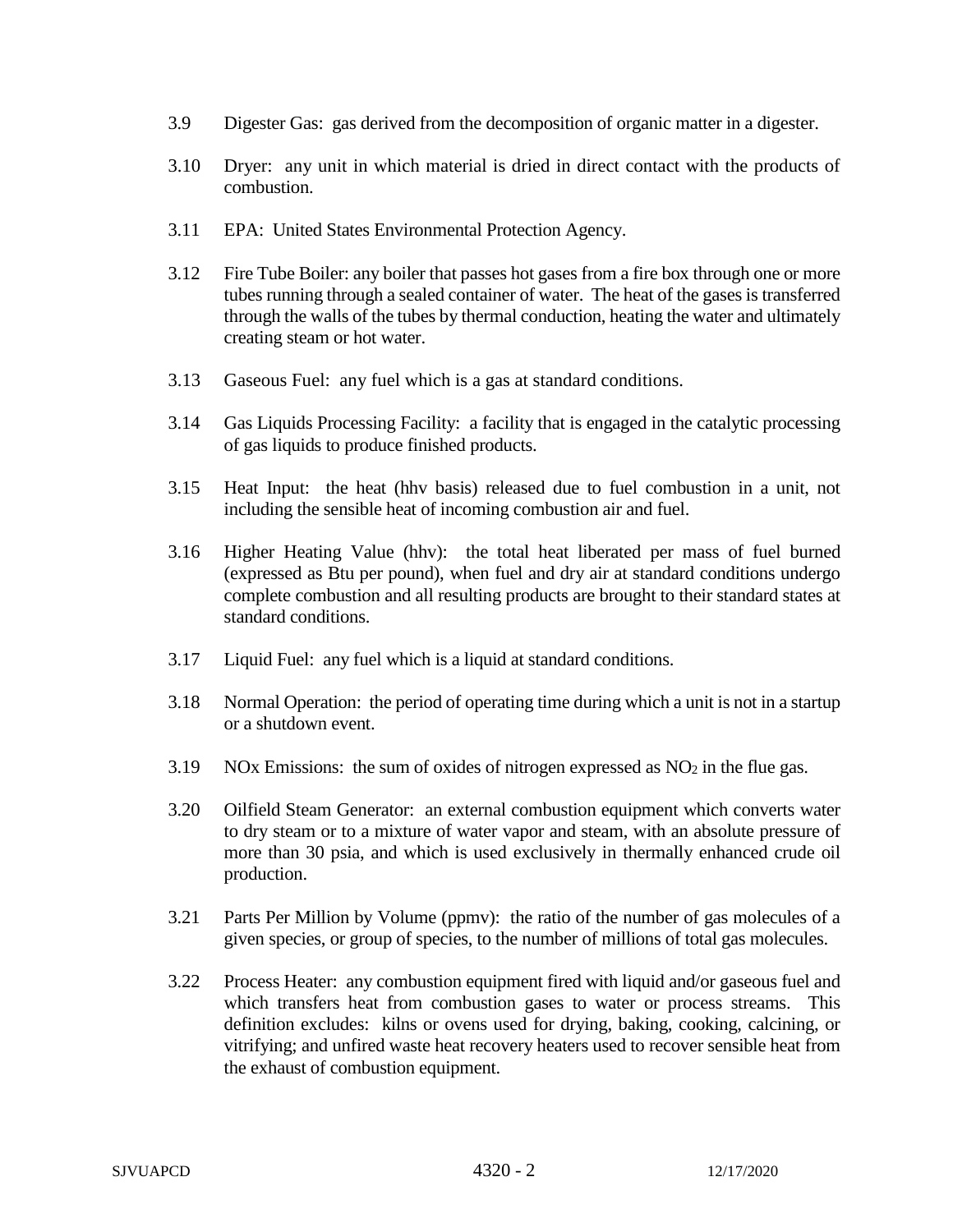- 3.23 Qualified Technician: a stationary source employee or any personnel contracted by a stationary source operator who has a documented training and a demonstrated experience performing tune-ups on a unit to the satisfaction of the APCO. The documentation of tune-up training and experience shall be made available to the APCO upon request.
- 3.24 Rated Heat Input (expressed as million Btu per hour): the heat input capacity specified on the nameplate of the unit.
- 3.25 Refinery Unit: a unit that is permanently installed and operated at a petroleum refinery or a gas liquids processing facility.
- 3.26 Re-ignition: the relighting of a unit after an unscheduled and unavoidable interruption or shut off of the fuel flow or electrical power, for a period of less than 30 minutes, due to reasons outside the control of the operator.
- 3.27 School: any public or private school used for the purpose of education and instruction of school pupils in Kindergarten through Grade 12, and any college or university which provides postsecondary education and has the authority to confer Associate, Bachelors, or Graduate/Professional level degrees. This does not include any private school in which education and instruction are primarily conducted in private homes.
- 3.28 Seasonal Source: as defined in District Rule 2201 (New And Modified Stationary Source Review Rule)
- 3.29 Shutdown: the period of time during which a unit is taken from an operational to a non-operational status by allowing it to cool down from its operating temperature to ambient temperature as the fuel supply to the unit is completely turned off.
- 3.30 Solid Fuel: any fuel which is a solid at standard conditions.
- 3.31 Small Producer: as defined in District Rule 1020 (Definitions)
- 3.32 Standard Conditions: standard conditions as defined in Rule 1020 (Definitions).
- 3.33 Start-up: the period of time during which a unit is brought from a shutdown status to its operating temperature and pressure, including the time required by the unit's emission control system to reach full operation.
- 3.34 Thermal Fluid Heater: a natural gas fired process heater in which a process stream is heated indirectly by a heated fluid other than water.
- 3.35 Unit: any boiler, steam generator or process heater as defined in this rule.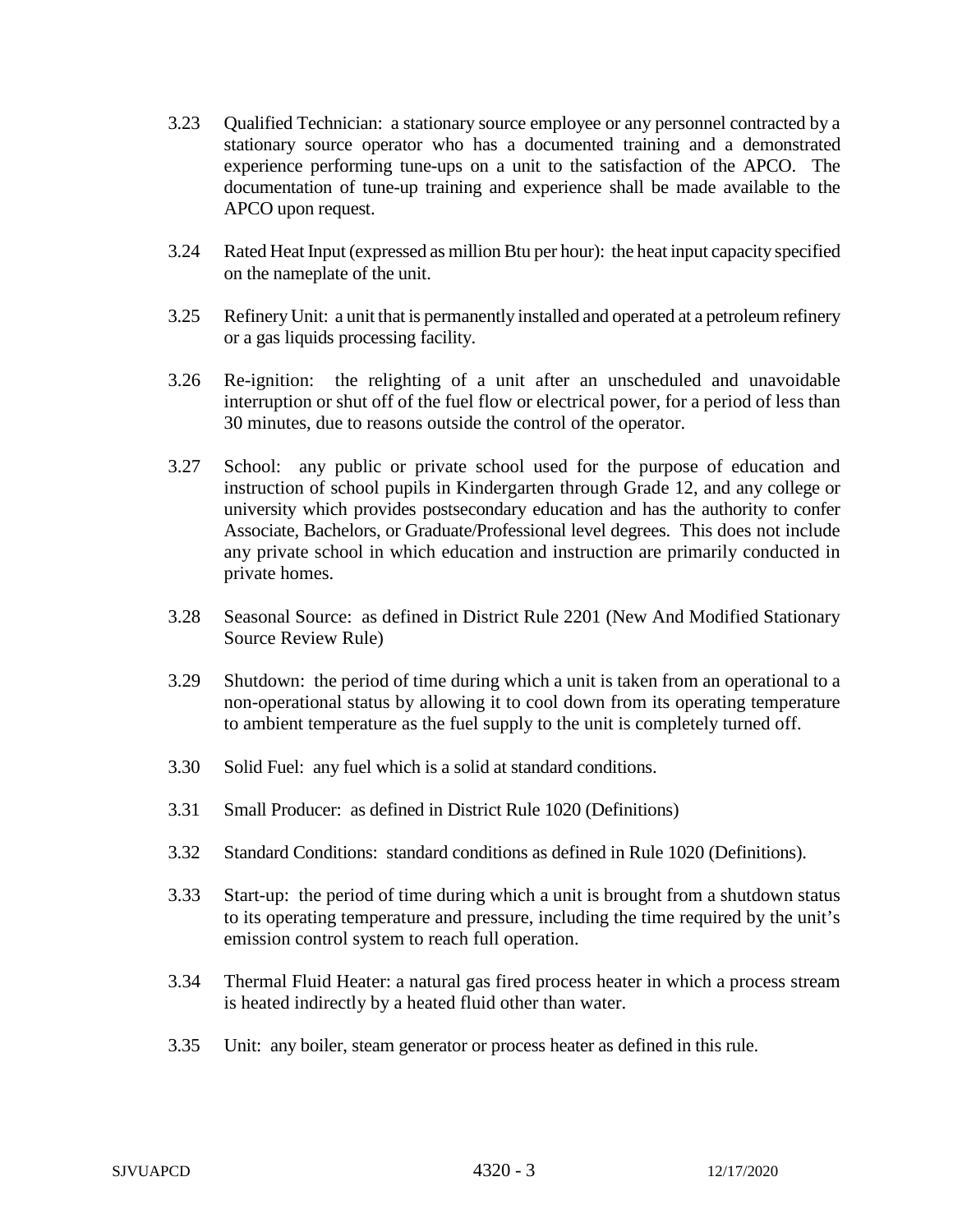### 4.0 Exemptions

- 4.1 This rule shall not apply to:
	- 4.1.1 Solid fuel fired units.
	- 4.1.2 Dryers and glass melting furnaces.
	- 4.1.3 Kilns and smelters where the products of combustion come into direct contact with the material to be heated.
	- 4.1.4 Unfired or fired waste heat recovery boilers that are used to recover or augment heat from the exhaust of combustion turbines or internal combustion engines.
- 4.2 The requirements of Sections 5.2 shall not apply to a unit when burning any fuel other than California PUC quality natural gas during California PUC quality natural gas curtailment provided all of the following conditions are met:
	- 4.2.1 Fuels other than California PUC quality natural gas are burned no more than 168 cumulative hours in a calendar year plus 48 hours per calendar year for equipment testing, as limited by Permit to Operate.
	- 4.2.2 NOx emission shall not exceed 150 ppmv or 0.215 lb/MMBtu. Demonstration of compliance with this limit shall be made by either source testing, continuous emission monitoring system (CEMS), an APCO approved Alternate Monitoring System, or an APCO approved portable NOx analyzer.
- 5.0 Requirements
	- 5.1 An operator of a unit(s) subject to this rule shall comply with all applicable requirements of the rule and one of the following, on a unit-by-unit basis:
		- 5.1.1 Operate the unit to comply with the emission limits specified in Sections 5.2 and 5.4; or
		- 5.1.2 Pay an annual emissions fee to the District as specified in Section 5.3 and comply with the control requirements specified in Section 5.4; or
		- 5.1.3 Comply with the applicable Low-use Unit requirements of Section 5.5.
	- 5.2 NOx and CO Emission Limits
		- 5.2.1 On and after the indicated Compliance Deadline, units shall not be operated in a manner which exceeds the applicable NOx emissions limit specified in Table 1 (until December 31, 2023) and Table 2 (on and after December 31,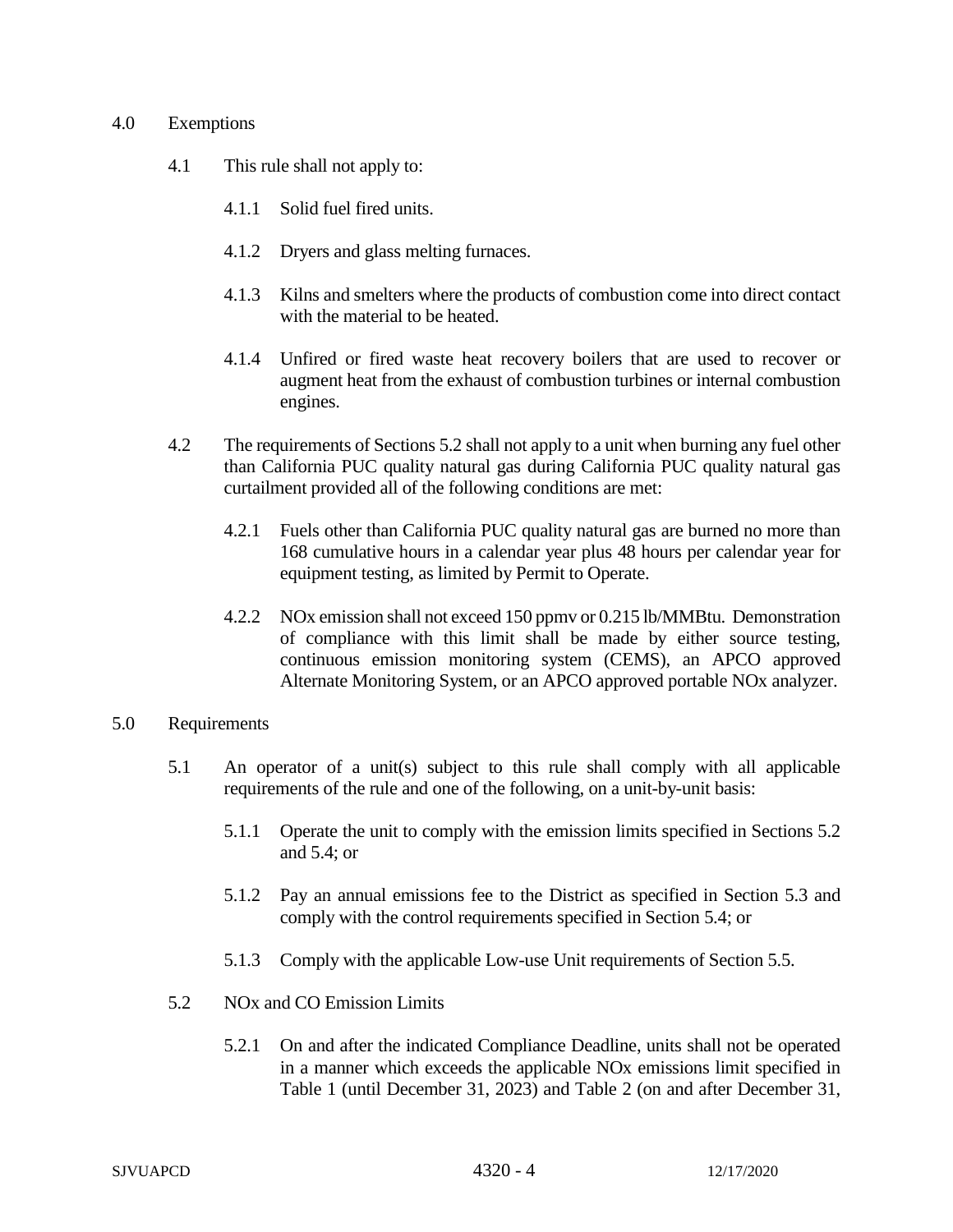2023). Units shall not be operated in a manner to which exceeds a carbon monoxide (CO) emissions limit of 400 ppmv.

- 5.2.2 No unit fired on liquid fuel shall be operated in a manner to exceed emissions of 40 ppmv NOx and 400 ppmv CO.
- 5.2.3 All ppmv emission limits specified in this section are referenced at dry stack gas conditions and 3.00 percent by volume stack gas oxygen. Emission concentrations shall be corrected to 3.00 percent oxygen in accordance with Section 8.1.

| Table 1: Tier 1 NOx Emission Limits                                     |                                                                                            |                           |                        |  |
|-------------------------------------------------------------------------|--------------------------------------------------------------------------------------------|---------------------------|------------------------|--|
| Category                                                                | <b>NO<sub>x</sub></b> Limit                                                                | Authority to<br>Construct | Compliance<br>Deadline |  |
| A. Units with a total rated heat<br>input > 5.0 MMBtu/hr to $\leq$ 20.0 | a) Standard Schedule<br>9 ppmv or 0.011<br>lb/MMBtu; or                                    | July 1, 2011              | July 1, 2012           |  |
| MMBtu/hr, except for<br>Categories C through G units                    | b) Enhanced Schedule<br>6 ppmy or 0.007<br>lb/MMBtu                                        | January 1, 2013           | <b>January 1, 2014</b> |  |
| B. Units with a total rated heat input<br>$>$ 20.0 MMBtu/hr, except for | a) Standard Schedule<br>7 ppmv or 0.008<br>lb/MMBtu; or                                    | July 1, 2009              | July 1, 2010           |  |
| Categories C through G units                                            | b) Enhanced Schedule<br>5 ppmv or 0.0062<br>lb/MMBtu                                       | January 1, 2013           | January 1, 2014        |  |
| C. Oilfield Steam Generators                                            |                                                                                            |                           |                        |  |
| Units with a total rated heat<br>$1_{-}$                                | <b>Standard Schedule</b><br>a)<br>9 ppmy or 0.011<br>lb/MMBtu; or                          | July 1, 2011              | July 1, 2012           |  |
| input $> 5.0$ MMBtu/hr to<br>$\leq$ 20.0 MMBtu/hr                       | b) Enhanced Schedule<br>6 ppmv or 0.007<br>lb/MMBtu                                        | January 1, 2013           | January 1, 2014        |  |
|                                                                         | a) Standard Schedule<br>7 ppmv or 0.008<br>lb/MMBtu; or                                    | July 1, 2009              | July 1, 2010           |  |
| 2. Units with a total rated heat<br>input >20.0 MMBtu/hr                | b) Staged Enhanced<br>Schedule<br><b>Initial Limit</b><br>9 ppmv or 0.011<br>lb/MMBtu; and | July 1, 2011              | July 1, 2012           |  |
|                                                                         | <b>Final Limit</b><br>5 ppmv or 0.0062<br>lb/MMBtu                                         | January 1, 2013           | <b>January 1, 2014</b> |  |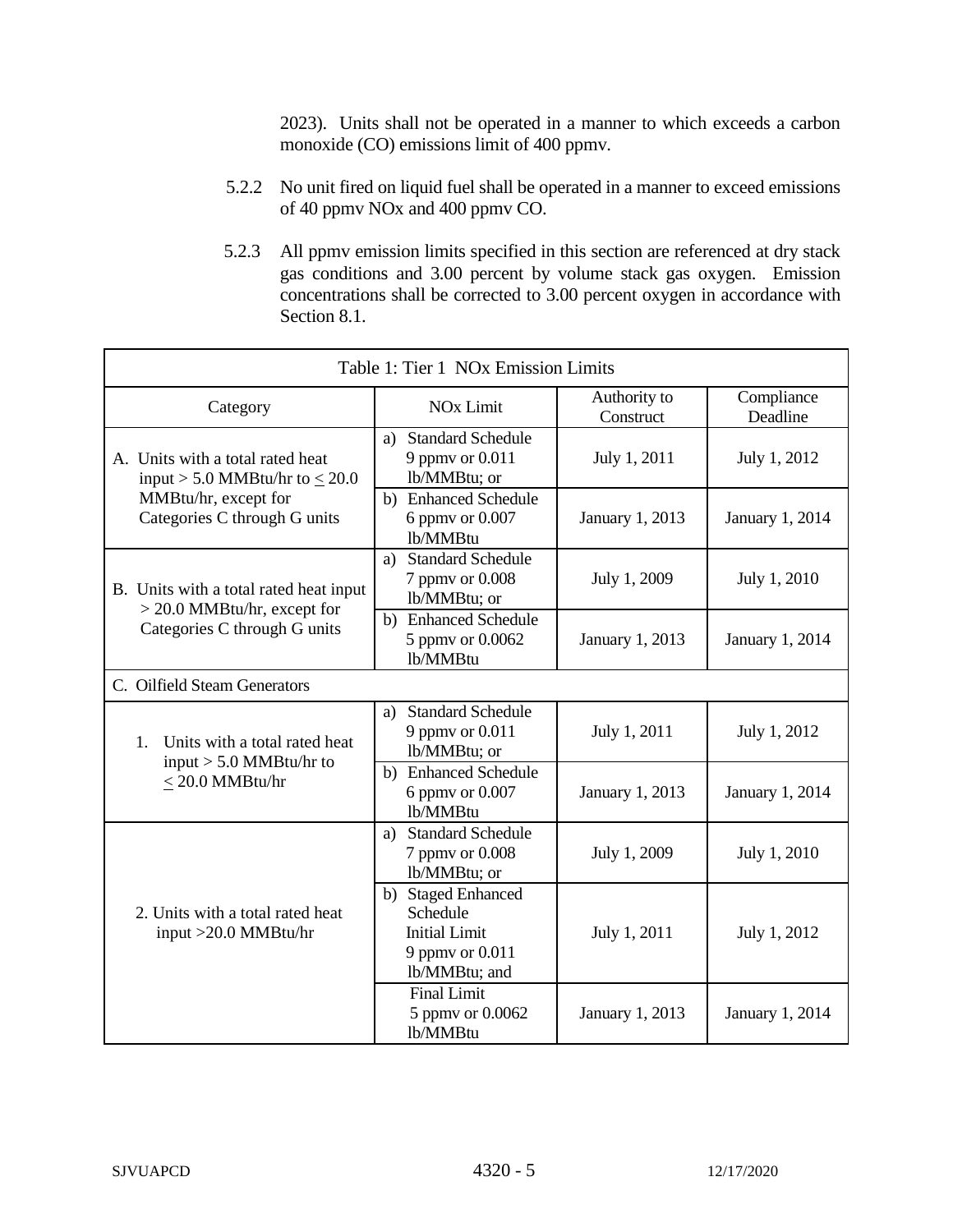| Table 1: Tier 1 NOx Emission Limits                                                                                                                                                                       |                                                                                                  |                                                                                               |                                                                         |  |
|-----------------------------------------------------------------------------------------------------------------------------------------------------------------------------------------------------------|--------------------------------------------------------------------------------------------------|-----------------------------------------------------------------------------------------------|-------------------------------------------------------------------------|--|
| Category                                                                                                                                                                                                  | <b>NO<sub>x</sub></b> Limit                                                                      | Authority to<br>Construct                                                                     | Compliance<br>Deadline                                                  |  |
| 3. Units firing on less than 50%,<br>by volume, PUC quality gas.                                                                                                                                          | <b>Staged Enhanced</b><br>Schedule<br><b>Initial Limit</b><br>12 ppmv or 0.0145<br>lb/MMBtu; and | July 1, 2010                                                                                  | July 1, 2011                                                            |  |
|                                                                                                                                                                                                           | <b>Final Limit</b><br>9 ppmv or 0.011<br>lb/MMBtu                                                | January 1, 2013                                                                               | January 1, 2014                                                         |  |
| D. Refinery units                                                                                                                                                                                         |                                                                                                  |                                                                                               |                                                                         |  |
| 1. Units with a total rated heat<br>input > 5.0 MMBtu/hr to $\leq$                                                                                                                                        | <b>Standard Schedule</b><br>a)<br>9 ppmv or 0.011<br>lb/MMBtu; or                                | July 1, 2011                                                                                  | July 1, 2012                                                            |  |
| 20.0 MMBtu/hr                                                                                                                                                                                             | b) Enhanced Schedule<br>6 ppmv or 0.007<br>lb/MMBtu                                              | January 1, 2013                                                                               | January 1, 2014                                                         |  |
|                                                                                                                                                                                                           | a) Standard Schedule<br>6 ppmv or 0.007<br>lb/MMBtu; or                                          | July 1, 2010                                                                                  | July 1, 2011                                                            |  |
| 2. Units with a total rated heat<br>input >20.0 MMBtu/hr to $\leq$<br>110.0 MMBtu/hr                                                                                                                      | b) Staged Enhanced<br>Schedule<br><b>Initial Limit</b><br>9 ppmv or 0.011<br>lb/MMBtu; and       | July 1, 2011                                                                                  | July 1, 2012                                                            |  |
|                                                                                                                                                                                                           | Final Limit<br>5 ppmv or 0.0062<br>lb/MMBtu                                                      | January 1, 2013                                                                               | January 1, 2014                                                         |  |
| 3. Units with a total rated heat<br>$input > 110.0$ MMBtu/hr                                                                                                                                              | <b>Standard Schedule</b><br>5 ppmv or 0.0062<br>lb/MMBtu                                         | N/A                                                                                           | June 1, 2007                                                            |  |
| 4. Units firing on less than 50%,<br>by volume, PUC quality gas.                                                                                                                                          | <b>Staged Enhanced</b><br>Schedule<br><b>Initial Limit</b><br>12 ppmv or 0.0145<br>lb/MMBtu; and | July 1, 2010                                                                                  | July 1, 2011                                                            |  |
|                                                                                                                                                                                                           | <b>Final Limit</b><br>9 ppmv or 0.011<br>lb/MMBtu                                                | January 1, 2013                                                                               | <b>January 1, 2014</b>                                                  |  |
| E. Units, from any Category, that<br>were installed prior to January 1,<br>2009 and limited by a Permit to<br>Operate to an annual heat input<br>>1.8 billion Btu/year but $\leq 30$<br>billion Btu/year. | <b>Standard Schedule</b><br>9 ppmv or 0.011<br>lb/MMBtu                                          | Twelve months<br>before the next unit<br>replacement but no<br>later than January 1,<br>2013. | At the next unit<br>replacement but<br>no later than<br>January 1, 2014 |  |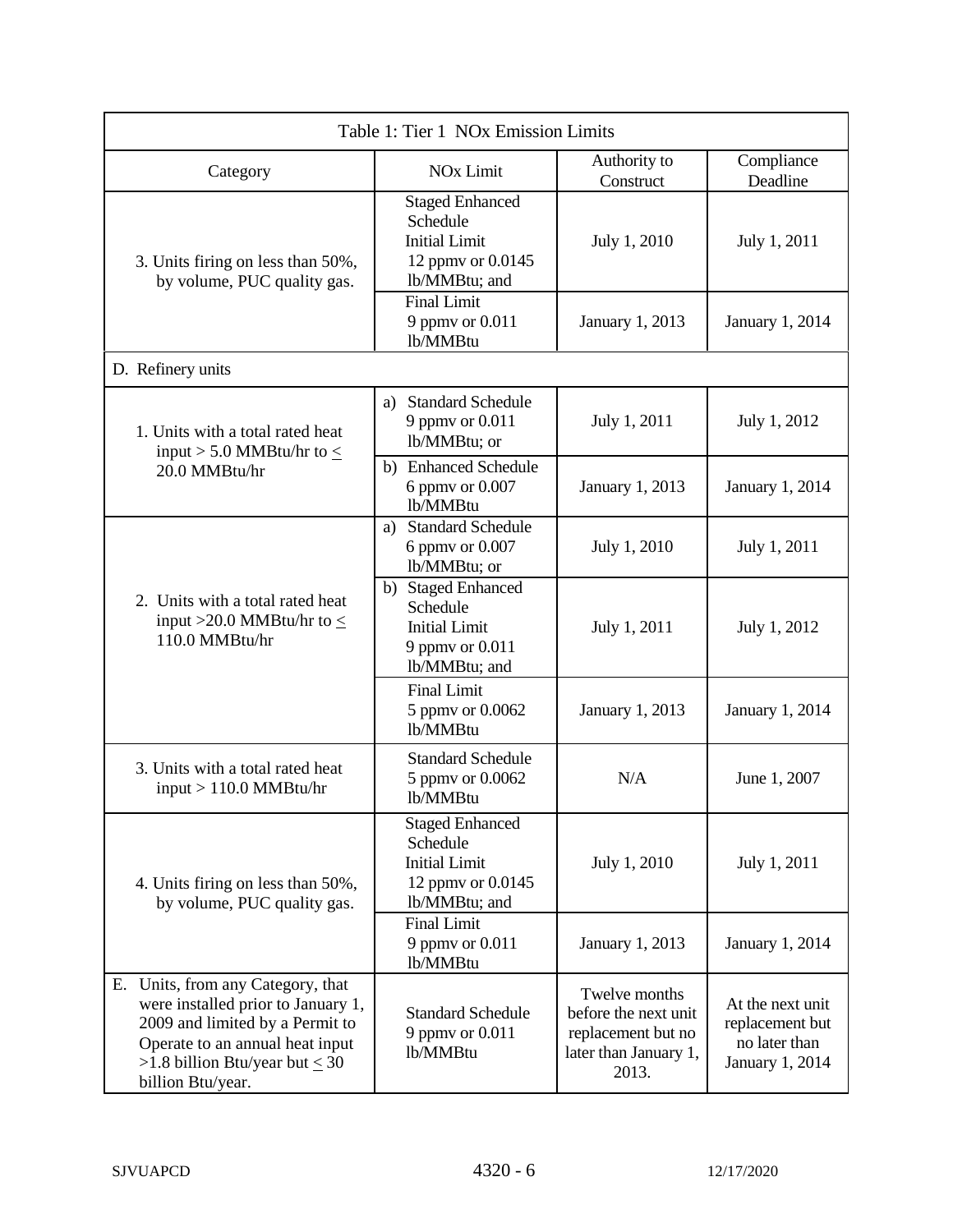| Table 1: Tier 1 NOx Emission Limits                                                                                         |                                                                                                                                                                                                                                                                                                                                                                                                                                |                                                                                                  |                                                                                               |                                                                         |
|-----------------------------------------------------------------------------------------------------------------------------|--------------------------------------------------------------------------------------------------------------------------------------------------------------------------------------------------------------------------------------------------------------------------------------------------------------------------------------------------------------------------------------------------------------------------------|--------------------------------------------------------------------------------------------------|-----------------------------------------------------------------------------------------------|-------------------------------------------------------------------------|
|                                                                                                                             | Category                                                                                                                                                                                                                                                                                                                                                                                                                       | Authority to<br><b>NO<sub>x</sub></b> Limit<br>Construct                                         |                                                                                               | Compliance<br>Deadline                                                  |
| $\mathbf{F}_{\cdot}$<br>Units at a wastewater treatment<br>facility firing on less than 50%,<br>by volume, PUC quality gas. |                                                                                                                                                                                                                                                                                                                                                                                                                                | <b>Staged Enhanced</b><br>Schedule<br><b>Initial Limit</b><br>12 ppmy or 0.0145<br>lb/MMBtu; and | July 1, 2010                                                                                  | July 1, 2011                                                            |
|                                                                                                                             |                                                                                                                                                                                                                                                                                                                                                                                                                                | <b>Final Limit</b><br>9 ppmy or 0.011<br>lb/MMBtu                                                | January 1, 2013                                                                               | January 1, 2014                                                         |
| G.                                                                                                                          | Units operated by a small<br>producer in which the rated<br>heat input of each burner is<br>less than or equal to 5<br>MMBtu/hr but the total rated<br>heat input of all the burners in<br>a unit is rated between 5<br>MMBtu/hr and 20 MMBtu/hr,<br>as specified in the Permit to<br>Operate, and in which the<br>products of combustion do not<br>come in contact with the<br>products of combustion of any<br>other burner. | <b>Standard Schedule</b><br>9 ppmv or 0.011<br>lb/MMBtu                                          | Twelve months<br>before the next unit<br>replacement but no<br>later than January 1,<br>2013. | At the next unit<br>replacement but<br>no later than<br>January 1, 2014 |

| Table 2: Tier 2 NOx Emission Limits                                                                                       |                              |                          |                           |                        |
|---------------------------------------------------------------------------------------------------------------------------|------------------------------|--------------------------|---------------------------|------------------------|
| Category                                                                                                                  | <b>NO<sub>x</sub></b> Limit  | Emission<br>Control Plan | Authority to<br>Construct | Compliance<br>Deadline |
| A. Units with a total rated heat input > 5.0 MMBtu/hr to $\leq$ 20.0 MMBtu/hr, except for Categories C<br>through E units |                              |                          |                           |                        |
| 1. Fire Tube Boilers                                                                                                      | 5 ppmy or<br>0.0061 lb/MMBtu | May 1, 2022              | May 1, 2022               | December 31,<br>2023   |
| $\overline{2}$ .<br>Units at Schools                                                                                      | 9 ppmy or<br>0.011 lb/MMBtu  | May 1, 2022              | May 1, 2022               | December 31,<br>2023   |
| 3.<br>Units fired on Digester<br>Gas                                                                                      | 9 ppmy or<br>0.011 lb/MMBtu  | May 1, 2022              | May 1, 2022               | December 31,<br>2023   |
| <b>Thermal Fluid Heaters</b><br>4.                                                                                        | 9 ppmy or<br>0.011 lb/MMBtu  | May 1, 2022              | May 1, 2022               | December 31,<br>2023   |
| All other units<br>5 <sub>1</sub>                                                                                         | 5 ppmv or<br>0.0061 lb/MMBtu | May 1, 2022              | May 1, 2022               | December 31,<br>2023   |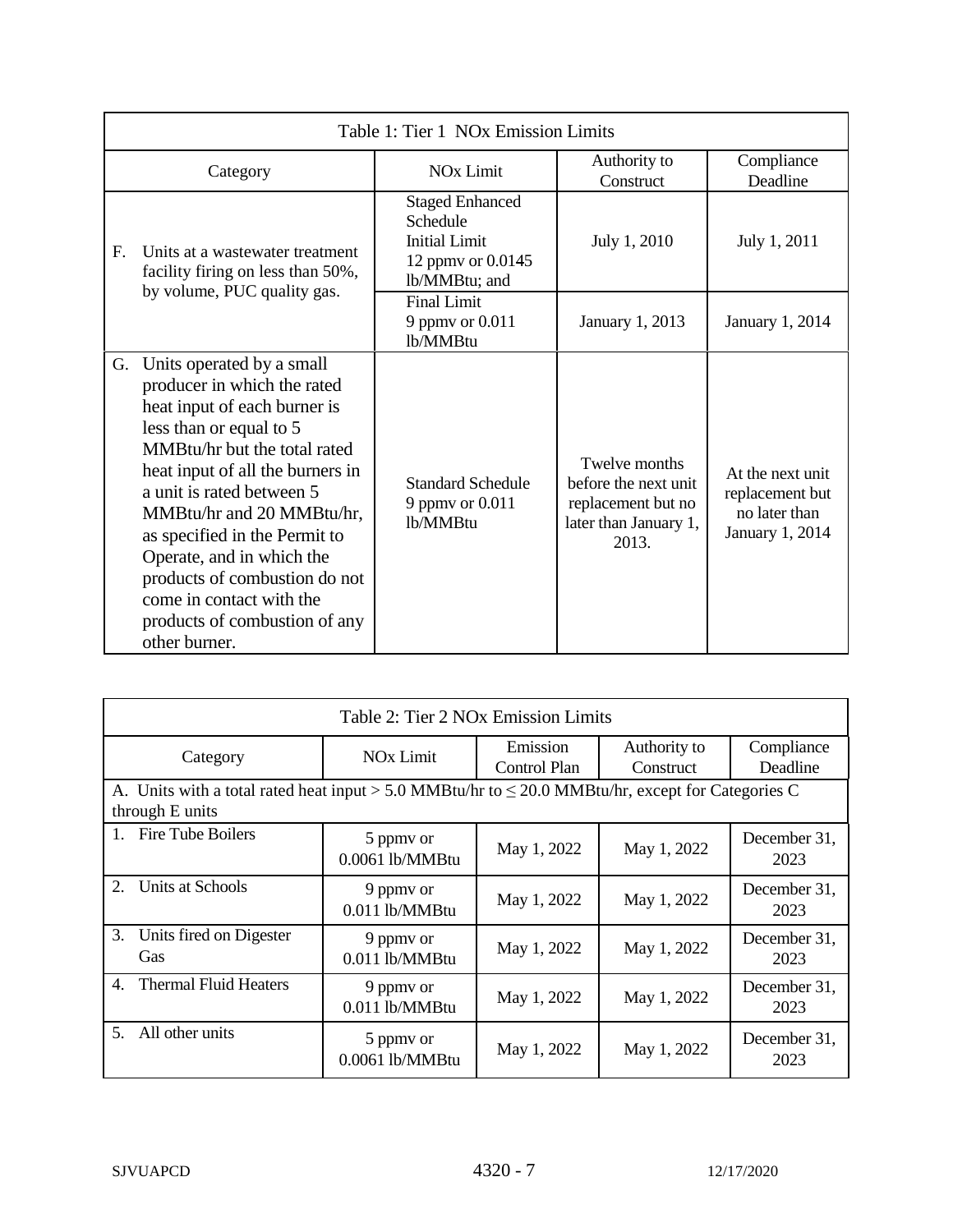| Table 2: Tier 2 NOx Emission Limits                                                                       |                               |                          |                           |                        |
|-----------------------------------------------------------------------------------------------------------|-------------------------------|--------------------------|---------------------------|------------------------|
| Category                                                                                                  | <b>NO<sub>x</sub></b> Limit   | Emission<br>Control Plan | Authority to<br>Construct | Compliance<br>Deadline |
| B. Units with a total rated heat input > 20.0 MMBtu/hr, except for Categories C through E units           |                               |                          |                           |                        |
| Fire Tube Boilers with a<br>1.<br>total rated heat input ><br>20.0 MMBtu/hour and $\leq$<br>75 MMBtu/hour | 2.5 ppmv or<br>0.003 lb/MMBtu | May 1, 2022              | May 1, 2022               | December 31,<br>2023   |
| All other units with a total<br>2.<br>rated heat input $>$ 20.0<br>MMBtu/hour and $\leq 75$<br>MMBtu/hour | 2.5 ppmv or<br>0.003 lb/MMBtu | May 1, 2022              | May 1, 2022               | December 31,<br>2023   |
| Units with a rated heat<br>3.<br>input > 75 MMBtu/hour                                                    | 2.5 ppmv or<br>0.003 lb/MMBtu | May 1, 2022              | May 1, 2022               | December 31,<br>2023   |
| C. Oilfield Steam Generators                                                                              |                               |                          |                           |                        |
| Units with a total rated<br>1.<br>heat input $> 5.0$<br>MMBtu/hr and $\leq$ 20.0<br>MMBtu/hr              | 6 ppmv or<br>0.0073 lb/MMBtu  | May 1, 2022              | May 1, 2022               | December 31,<br>2023   |
| 2.<br>Units with a total rated<br>heat input $>$ 20.0<br>MMBtu/hr and $\leq$ 75.0<br>MMBtu/hr             | 5 ppmv or<br>0.0061 lb/MMBtu  | May 1, 2022              | May 1, 2022               | December 31,<br>2023   |
| 3. Units with a total rated<br>heat input $> 75.0$<br>MMBtu/hr                                            | 5 ppmv or<br>0.0061 lb/MMBtu  | May 1, 2022              | May 1, 2022               | December 31,<br>2023   |
| Units firing on less than<br>4.<br>50%, by volume, PUC<br>quality gas                                     | 5 ppmv or<br>0.0061 lb/MMBtu  | May 1, 2022              | May 1, 2022               | December 31,<br>2023   |
| D. Refinery units                                                                                         |                               |                          |                           |                        |
| 1. Boilers with a total heat<br>input $> 5.0$ MMBtu/hr to<br>$\leq$ 40.0 MMBtu/hr                         | 5 ppmv or<br>0.0061 lb/MMBtu  | May 1, 2022              | May 1, 2022               | December 31,<br>2023   |
| 2. Boilers with a total rated<br>heat input $> 40.0$<br>MMBtu/hr to $\leq 110.0$<br>MMBtu/hr              | 5 ppmv or<br>0.0061 lb/MMBtu  | May 1, 2022              | May 1, 2022               | December 31,<br>2023   |
| Boilers with a total rated<br>3.<br>heat input $> 110.0$<br>MMBtu/hr                                      | 2.5 ppmy or<br>0.003 lb/MMBtu | May 1, 2022              | May 1, 2022               | December 31,<br>2023   |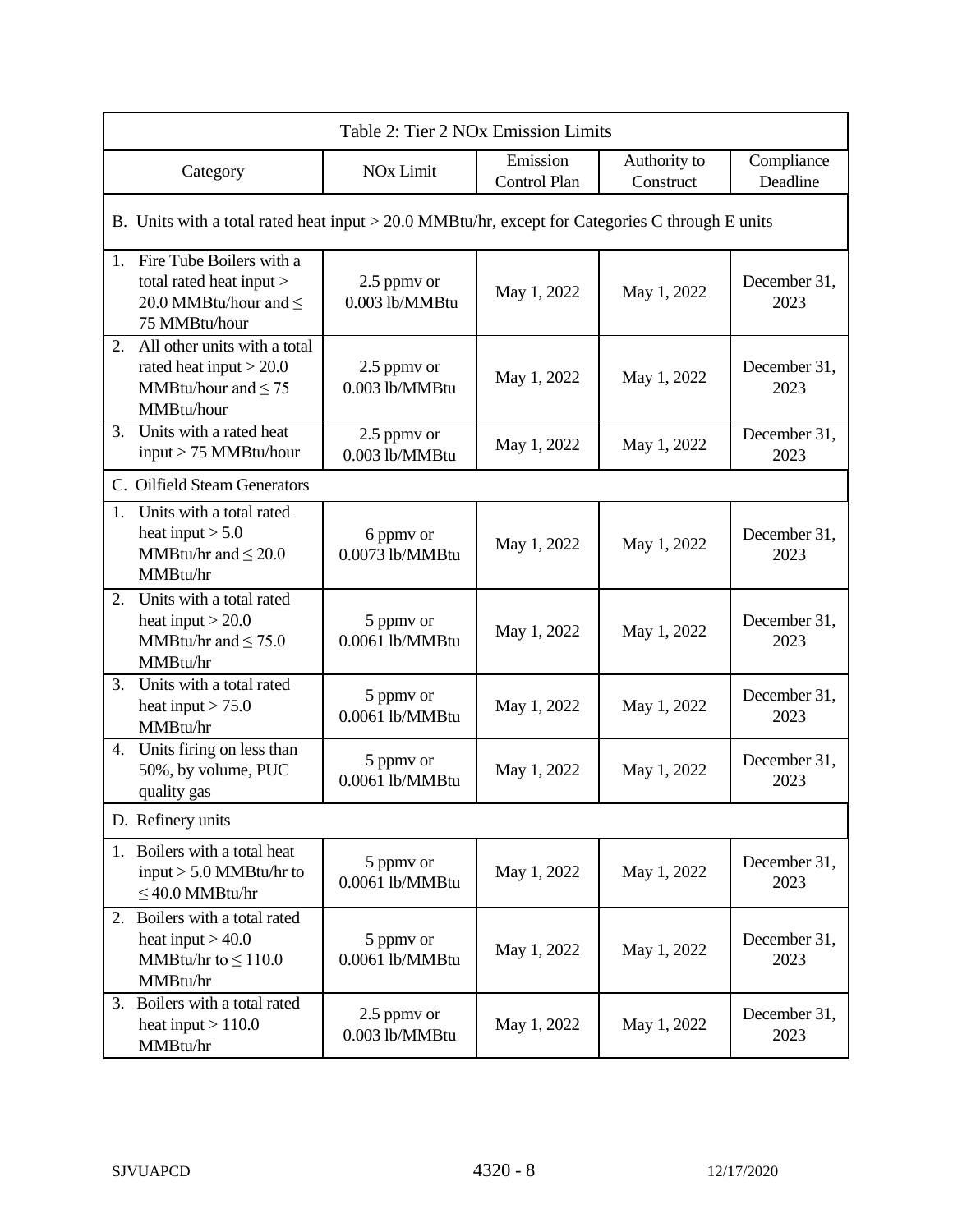| Table 2: Tier 2 NOx Emission Limits                                                                                                    |                               |                          |                           |                        |
|----------------------------------------------------------------------------------------------------------------------------------------|-------------------------------|--------------------------|---------------------------|------------------------|
| Category                                                                                                                               | <b>NO<sub>x</sub></b> Limit   | Emission<br>Control Plan | Authority to<br>Construct | Compliance<br>Deadline |
| $\mathbf{4}$ .<br>Process Heaters with a<br>total heat input $> 5.0$<br>MMBtu/hr to $\leq 40.0$<br>MMBtu/hr                            | 5 ppmy or<br>0.0061 lb/MMBtu  | May 1, 2022              | May 1, 2022               | December 31,<br>2023   |
| 5. Process Heaters with a<br>total rated heat input ><br>40.0 MMBtu/hr to $\leq$<br>110.0 MMBtu/hr                                     | 5 ppmy or<br>0.0061 lb/MMBtu  | May 1, 2022              | May 1, 2022               | December 31,<br>2023   |
| Process Heaters with a<br>6.<br>total heat input $> 110.0$<br>MMBtu/hr                                                                 | 2.5 ppmy or<br>0.003 lb/MMBtu | May 1, 2022              | May 1, 2022               | December 31,<br>2023   |
| Units limited by a Permit<br>Е.<br>to Operate to an annual<br>heat input $>1.8$ billion<br>Btu/year but $\leq$ 30 billion<br>Btu/year. | 9 ppmy or<br>0.011 lb/MMBtu   | May 1, 2022              | May 1, 2022               | December 31,<br>2023   |

5.2.4 When a unit is operated on combinations of gaseous fuel and liquid fuel, the NOx limit shall be the heat input weighted average of the applicable limits specified in Sections 5.1.1, as calculated by the following equation:

| Weighted Average Limit $=$ $\frac{(100 \text{ m})}{2}$ | (NOx limit for gaseous fuel $x G$ ) + (NOx limit for liquid fuel $x L$ ) |
|--------------------------------------------------------|--------------------------------------------------------------------------|
|                                                        | $G+L$                                                                    |
| Where:                                                 | $G =$ annual heat input from gaseous fuel                                |
|                                                        | $L =$ annual heat input from liquid fuel                                 |

- 5.2.5 Prior to January 1, 2014, if a unit was designated to comply with a Staged Enhanced Schedule in Table 1, an operator may redesignate the unit for compliance under Section 5.1.2, provided the unit meets the Initial NOx Limit; emission fees are paid, at time of the application for redesignation, for all past emissions from the unit since January 1, 2009 through the calendar year prior to the calculation date; and the total annual fee is paid from that date forward. The past emissions fee shall be calculated using the equations in Section 5.3 and the Fee Rate in place at the time of that calculation. The future total annual fees shall be calculated and paid according to Section 5.3.
- 5.3 Annual Fee Calculation
	- 5.3.1 On and after January 1, 2010, an operator with units that will comply with the requirements of Section 5.1.2 in lieu of complying with Section 5.2 Table 1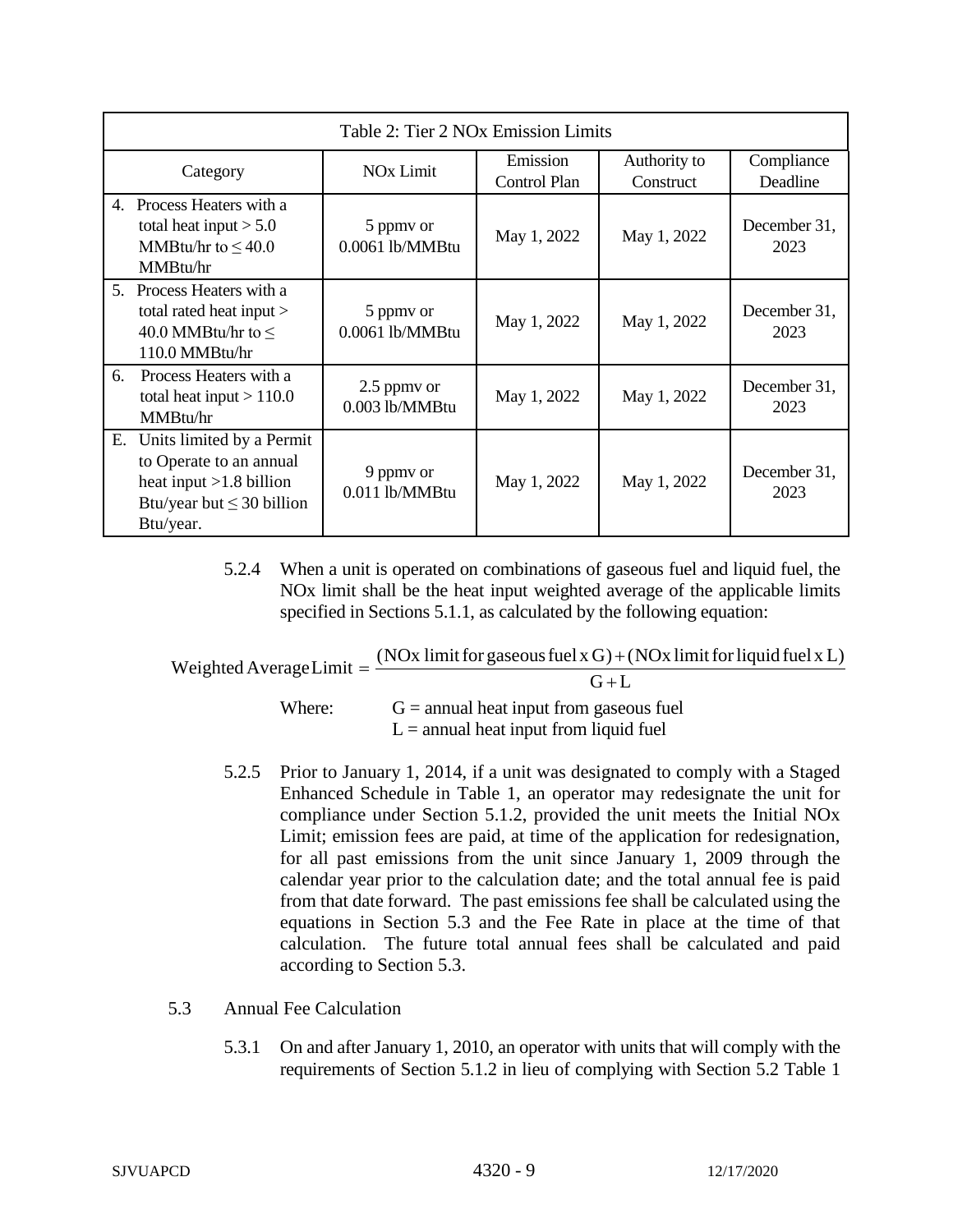shall pay a total annual fee to the District based on the total NOx emissions from those units.

- 5.3.2 Beginning January 1, 2025, an operator with units that will comply with the requirements of Section 5.1.2 in lieu of complying with Section 5.2 Table 2 shall pay a total annual emission fee to the District based on total NOx emissions from those units. Units paying an emissions fee under this section are not subject to Section 5.3.1.
- 5.3.3 Annual Fee Calculation Methodology
	- 5.3.3.1 The operator shall calculate the total emissions for all units operating at a stationary source that will comply with Section 5.1.2. The total NOx emissions shall be calculated in accordance with Section 5.3.3.3.
	- 5.3.3.2 The total annual emissions fee shall be calculated in accordance with Section 5.3.3.4. These calculations include only the units that have been identified to comply under Section 5.1.2.
	- 5.3.3.3 Total Emissions (TE) Calculation

Total TE =  $\sum$  E(unit)

Where:  $\sum E$ (unit) = Sum of all NOx emissions from each unit, in tons per year.

|                                      | E(unit) $= \frac{EF(Unit) \times AFU(Unit)}{2,000 \text{ lb per ton}}$                                                                                                                                                                                                            |
|--------------------------------------|-----------------------------------------------------------------------------------------------------------------------------------------------------------------------------------------------------------------------------------------------------------------------------------|
|                                      | Where: $E$ (unit) = Annual NOx emissions for each unit, in tons/year.                                                                                                                                                                                                             |
|                                      | $EF(Unit) = NOx$ Emission Limit for the Permit to Operate, in<br>lb/MMBtu                                                                                                                                                                                                         |
|                                      | $AFU(Unit) =$ actual amount of fuel, in MMBTU, used by each unit<br>during the previous calendar year.                                                                                                                                                                            |
| 5.3.3.4 Total Annual Fee Calculation |                                                                                                                                                                                                                                                                                   |
|                                      | Total Annual Fee = $(Total TE \times FR) +$ Administrative Fee                                                                                                                                                                                                                    |
| Where: FR (Fee Rate) $=$             | The cost of NO <sub>x</sub> reductions, in dollars per ton, as<br>established pursuant to Sections 7.2 and 7.6 of<br>District Rule 9510, as adopted on December 15,<br>2005. Under no circumstances shall the cost of<br>NO <sub>x</sub> reductions exceed the cost effectiveness |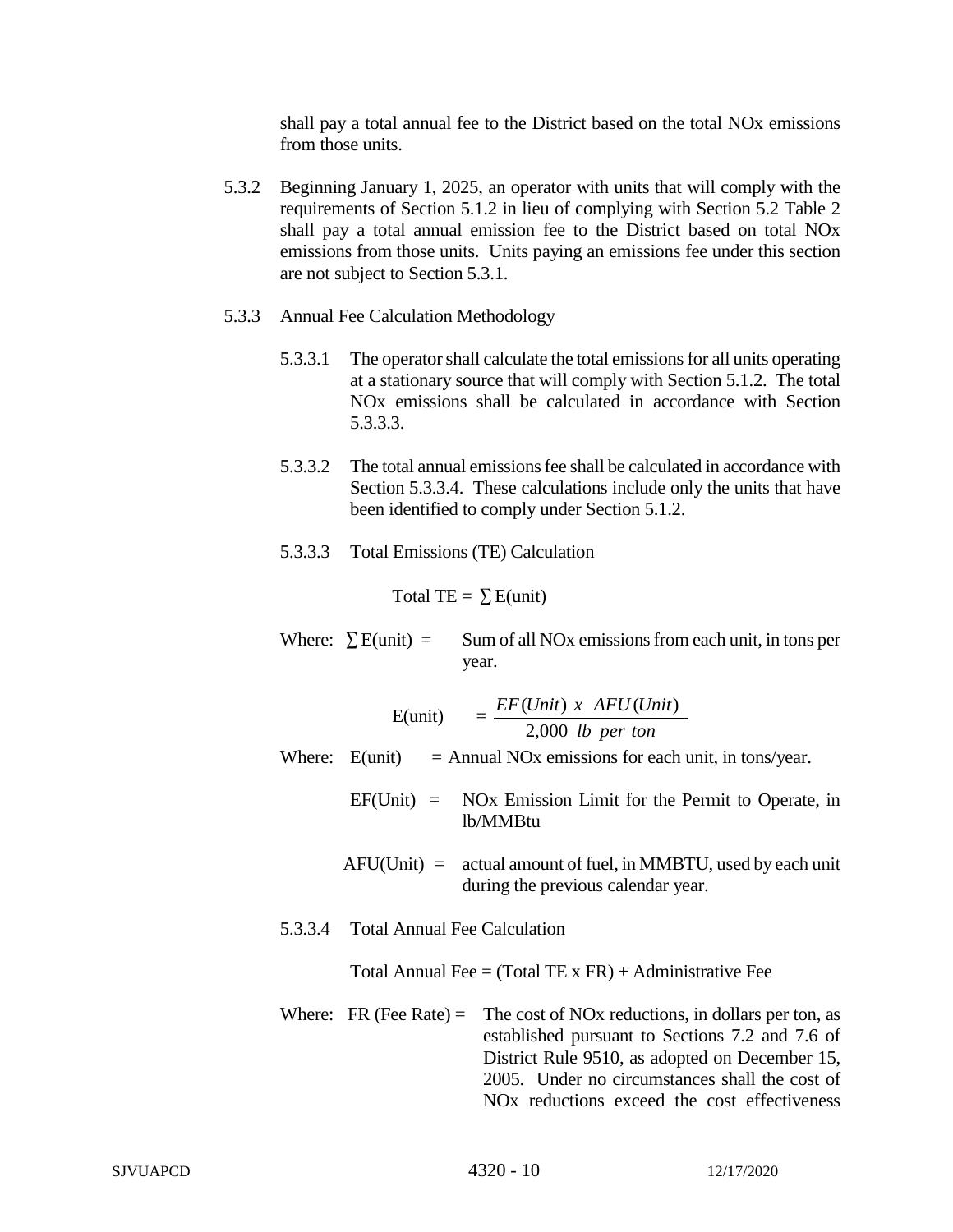threshold for the Carl Moyer Cost Effectiveness as established by the applicable state law.

Administrative Fee  $= 4\%$  x (Total TE x FR)

- 5.3.3.5 For units that will pay annual emission fees per Section 5.1.2 in lieu of complying with the NOx emission limits in Table 1, the operator shall pay the total annual fee to the District, no later than July 1 of each year, for the emissions of the previous calendar year. The first payment is due to the District no later than July 1, 2010. Should July 1 fall on a day when the District is closed, the payment shall be made by the next District working day after July 1.
- 5.3.3.6 For units that will pay annual emission fees per Section 5.1.2 in lieu of complying with the NOx emission limits in Table 2, the operator shall pay the total annual fee to the District, no later than July 1 of each year, for the emissions of the previous calendar year. The first payment is due to the District no later than July 1, 2025. Should July 1 fall on a day when the District is closed, the payment shall be made by the next District working day after July 1.
- 5.3.4 Payments shall continue annually until the unit either is permanently removed from use in the San Joaquin Valley Air Basin and the Permit to Operate is surrendered or the operator demonstrates compliance with applicable NOx emissions limits shown in Table 3 and the applicable NOx emission limits in Table 2.

|                                              | Table 3 Applicable NOx Emission Limits in Table 1 for Section 5.3.4                       |                                                                                   |                                                                                                                   |  |  |
|----------------------------------------------|-------------------------------------------------------------------------------------------|-----------------------------------------------------------------------------------|-------------------------------------------------------------------------------------------------------------------|--|--|
| Category                                     |                                                                                           | Date of Compliance<br>Demonstration                                               | Applicable NO <sub>x</sub> Emissions<br>Limit from Table 1                                                        |  |  |
|                                              | A. Units with only a<br><b>Standard Schedule</b><br>in Table 1.                           | Either prior to or after<br>the Standard<br><b>Compliance Deadline</b>            | <b>Standard NO<sub>x</sub></b> Limit                                                                              |  |  |
| Units with both<br><b>B.</b><br>Standard and |                                                                                           | Prior to the Enhanced<br>Compliance Deadline                                      | <b>Standard NOx Limit</b>                                                                                         |  |  |
| <b>Enhanced Schedules</b><br>in Table 1.     | After the Enhanced<br>Compliance Deadline                                                 | <b>Enhanced NOx Limit</b>                                                         |                                                                                                                   |  |  |
|                                              |                                                                                           | Prior to the Initial Limit<br><b>Compliance Deadline</b>                          | <b>Standard NOx Limit</b>                                                                                         |  |  |
| C.                                           | Units with both<br><b>Standard and Staged</b><br><b>Enhanced Schedules</b><br>in Table 1. | After the Initial Limit<br>Deadline but before the<br><b>Final Limit Deadline</b> | Initial NO <sub>x</sub> Limit then the<br>Final NO <sub>x</sub> Limit by the<br>applicable Compliance<br>Deadline |  |  |
|                                              |                                                                                           | After the Final Limit<br>Deadline                                                 | Final NO <sub>x</sub> Limit                                                                                       |  |  |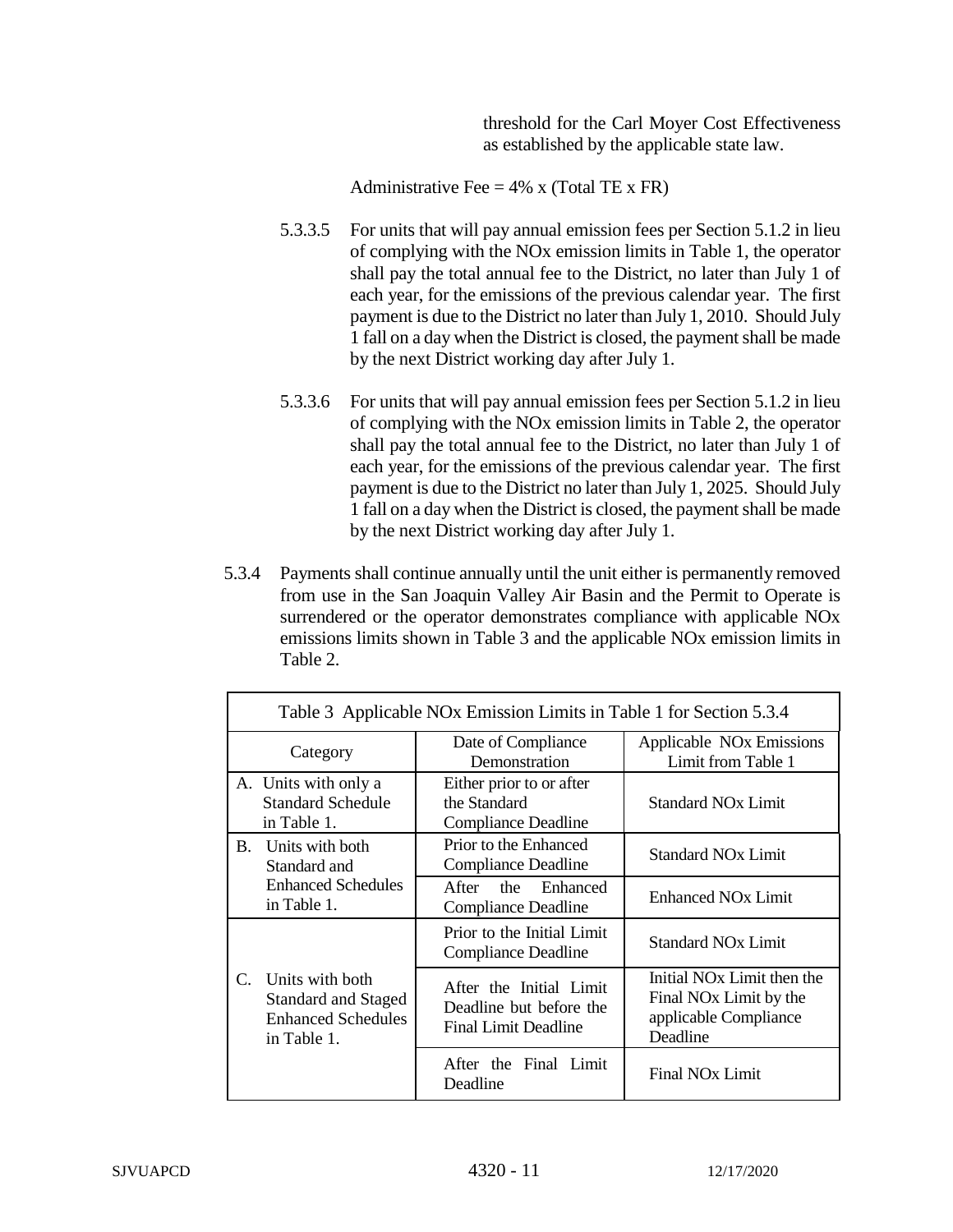- 5.3.4.1 The emissions fee for units that operate for less than the full calendar year before demonstrating compliance under Section 5.3.4, shall be based on the actual fuel used during the portion of the calendar year prior to demonstrating that compliance or removing the unit from operation within the San Joaquin Valley Air Basin.
- 5.3.5 Operators of units for which an annual emissions fee is provided must also certify that the units meet federal RACT control requirements at the time the annual fee is provided.
- 5.4 Particulate Matter Control Requirements
	- 5.4.1 To limit particulate matter emissions, an operator shall comply with one of the following requirements:
		- 5.4.1.1 On and after the applicable NOx Compliance Deadline specified in Section 5.2 Table 1, operators shall fire units exclusively on PUC-quality natural gas, commercial propane, butane, or liquefied petroleum gas, or a combination of such gases;
		- 5.4.1.2 On and after the applicable NOx Compliance Deadline specified in Section 5.2 Table 1, operators shall limit fuel sulfur content to no more than five (5) grains of total sulfur per one hundred (100) standard cubic feet; or
		- 5.4.1.3 On and after the applicable NOx Compliance Deadline specified in Section 5.2 Table 1, operators shall install and properly operate an emission control system that reduces  $SO_2$  emissions by at least 95% by weight; or limit exhaust  $SO<sub>2</sub>$  to less than or equal to 9 ppmv corrected to 3.0% O2.
		- 5.4.1.4 Notwithstanding the compliance deadlines indicated in Sections 5.4.1.1 through 5.4.1.3, refinery units, which require modification of refinery equipment to reduce sulfur emissions, shall be in compliance with the applicable requirement in Section 5.4.1 no later than July 1, 2013.
	- 5.4.2 Liquid fuel shall be used only during PUC quality natural gas curtailment periods, provided the requirements of Sections 4.2 and 6.1.5 are met and the fuel contains no more than 15 ppm sulfur, as determined by the test method specified in Section 6.2.
- 5.5 Low-use Unit

For each unit that was installed prior to January 1, 2009 and is limited to less than or equal to 1.8 billion Btu per calendar year heat input pursuant to a District Permit to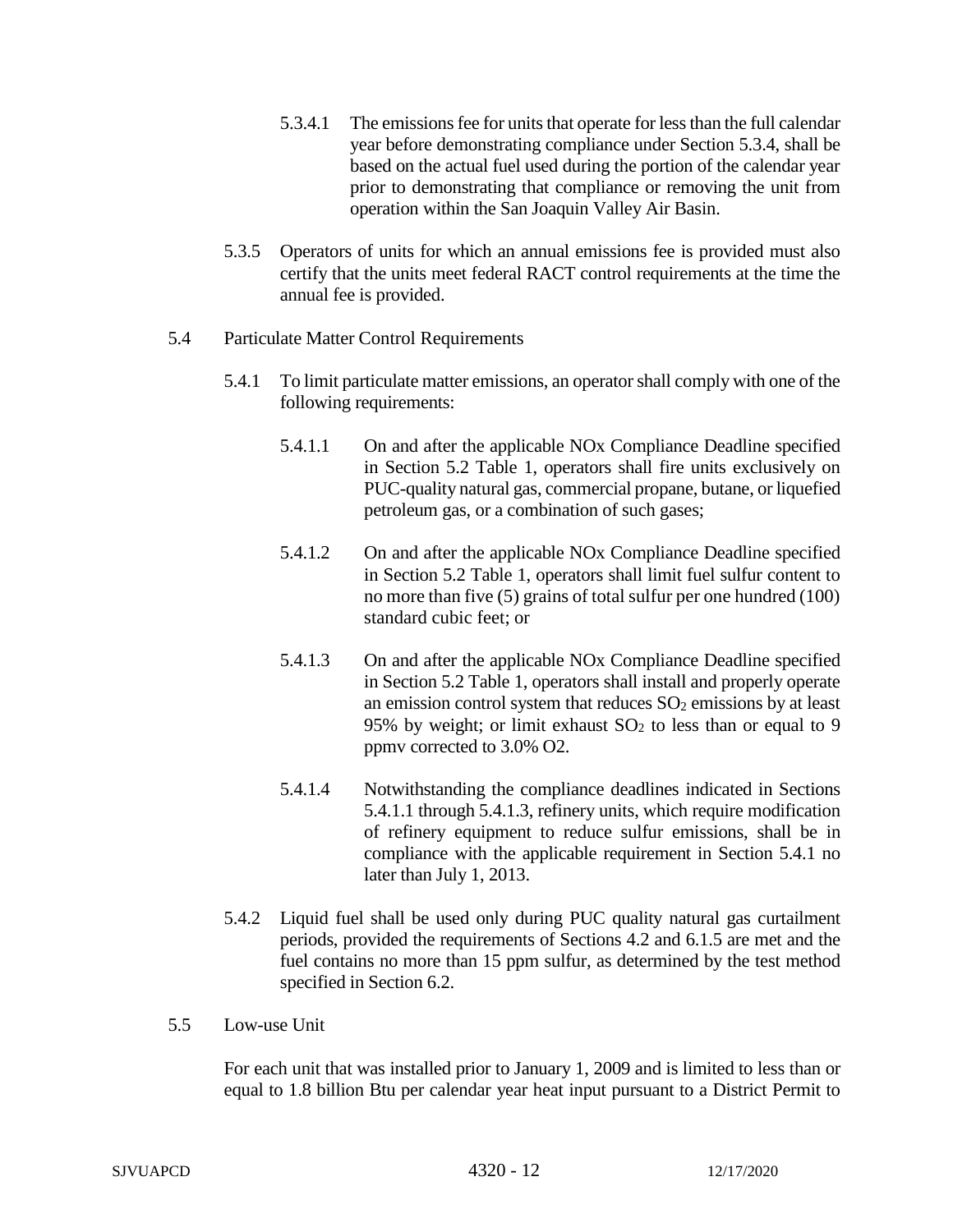Operate, the operator shall comply with the requirement of Sections 5.7 and 7.3 and one of the following:

- 5.5.1 Tune the unit at least twice per calendar year, (from four to eight months apart) by a qualified technician in accordance with the procedure described in Rule 4304 (Equipment Tuning Procedure for Boilers, Steam Generators, and Process Heaters). If the unit does not operate throughout a continuous sixmonth period within a calendar year, only one tune-up is required for that calendar year. No tune-up is required for any unit that is not operated during that calendar year; this unit may be test fired to verify availability of the unit for its intended use, but once the test firing is completed the unit shall be shutdown; or
- 5.5.2 Operate the unit in a manner that maintains exhaust oxygen concentrations at less than or equal to 3.00 percent by volume on a dry basis.
- 5.6 Start-up and Shutdown Provision

On and after the Compliance Deadline specified in Section 5.0, the applicable emission limits of Sections 5.2 Table 1, Table 2, and 5.5.2 shall not apply during start-up or shutdown, provided an operator complies with the requirements specified below.

- 5.6.1 The duration of each start-up or each shutdown shall not exceed two hours, except as provided in Section 5.6.3.
- 5.6.2 The emission control system shall be in operation and emissions shall be minimized insofar as technologically feasible during start-up or shutdown.
- 5.6.3 Notwithstanding the requirement of Section 5.6.1, an operator may submit an application for a Permit to Operate condition to allow more than two hours for each start-up or each shutdown provided the operator meets all of the conditions specified in Sections 5.6.3.1 through 5.6.3.3.
	- 5.6.3.1 The maximum allowable duration of start-up or shutdown will be determined by the APCO. The allowable duration of start-up shall not exceed twelve hours and the allowable duration of shutdown shall not exceed nine hours.
	- 5.6.3.2 The APCO will only approve start-up or shutdown duration longer than two hours when the application meets the following conditions:
		- 5.6.3.2.1 Clearly identifies the control technologies or strategies to be utilized; and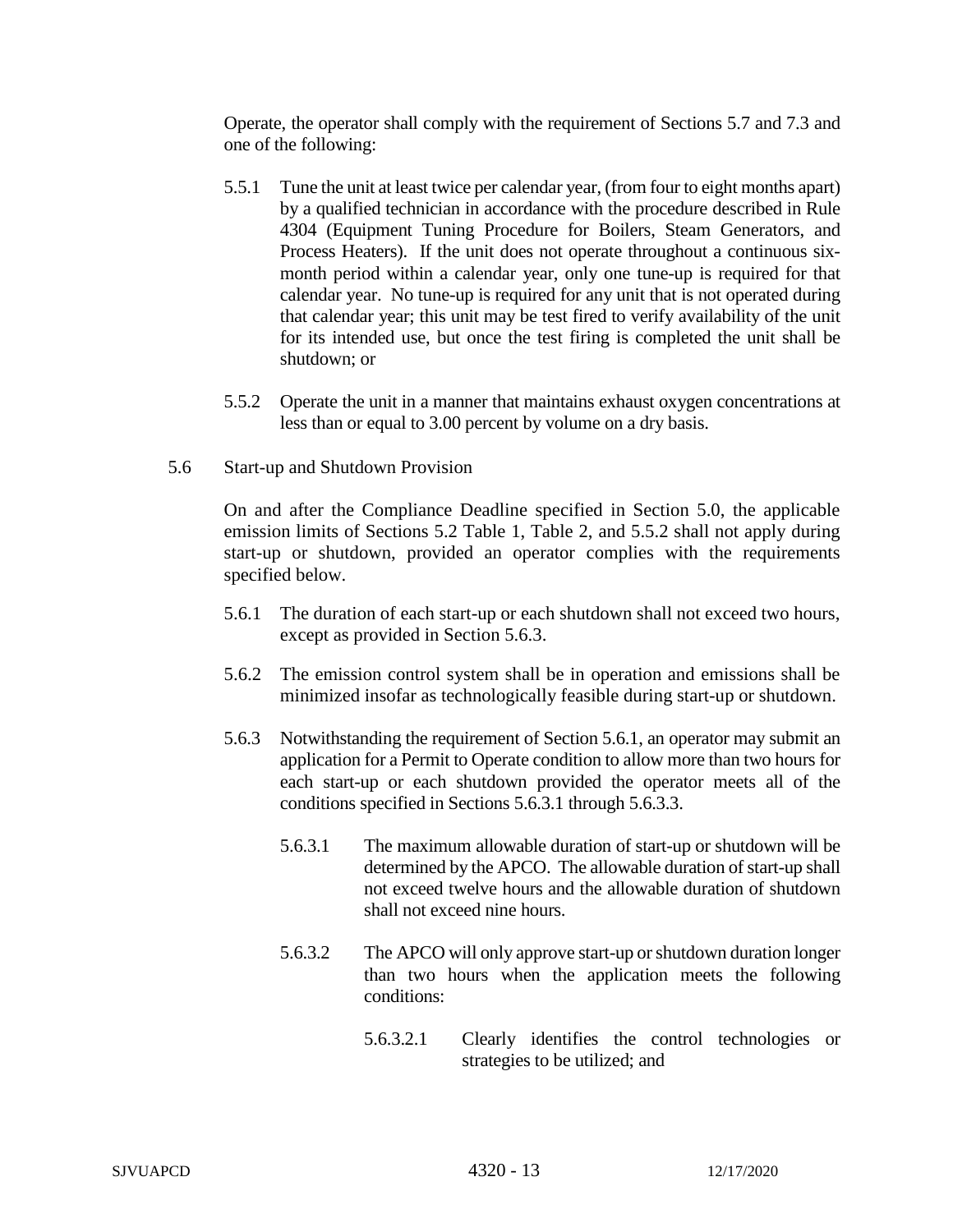- 5.6.3.2.2 Describes what physical conditions prevail during start-up or shutdown periods that prevent the controls from being effective; and
- 5.6.3.2.3 Provides a reasonably precise estimate as to when the physical conditions will have reached a state that allows for the effective control of emissions.
- 5.6.3.3 The operator shall submit to the APCO any information deemed necessary by the APCO to determine the appropriate length of start-up or shutdown. The information shall include, but is not limited to the following:
	- 5.6.3.3.1 A detailed list of activities to be performed during start-up or shutdown and a reasonable explanation for the length of time needed to complete each activity; and
	- 5.6.3.3.2 A description of the material process flow rates and system operating parameters, etc., the operator plans to evaluate during the process optimization; and an explanation of how the activities and process flow affect the operation of the emissions control equipment; and
	- 5.6.3.3.3 The basis for the requested additional duration of start-up or shutdown.
- 5.6.4 Permit to Operate (PTO) modifications for the sole purpose of adding conditions to comply with the provisions of this rule may be exempt from Best Available Control Technology (BACT) and emission offset requirements if the PTO modifications meet the requirements of Rule 2201 (New and Modified Stationary Source Review Rule) Section 4.2 (BACT Exemptions) and Rule 2201 Section 4.6 (Emission Offset Exemptions).
- 5.6.5 For existing facilities, a replacement unit installed for the sole purpose of complying with the requirements of this rule shall be considered to be an emission control technique and may be exempt from the Best Available Control Technology (BACT) and Offsets requirements of District Rule 2201 (New and Modified Stationary Source Review Rule) provided that all other requirements of Rule 2201 are met.
- 5.7 Monitoring Provisions
	- 5.7.1 The operator of any unit subject to the applicable emission limits in Sections 5.2 shall install and maintain an operational APCO approved Continuous Emissions Monitoring System (CEMS) for NOx, CO, and oxygen, or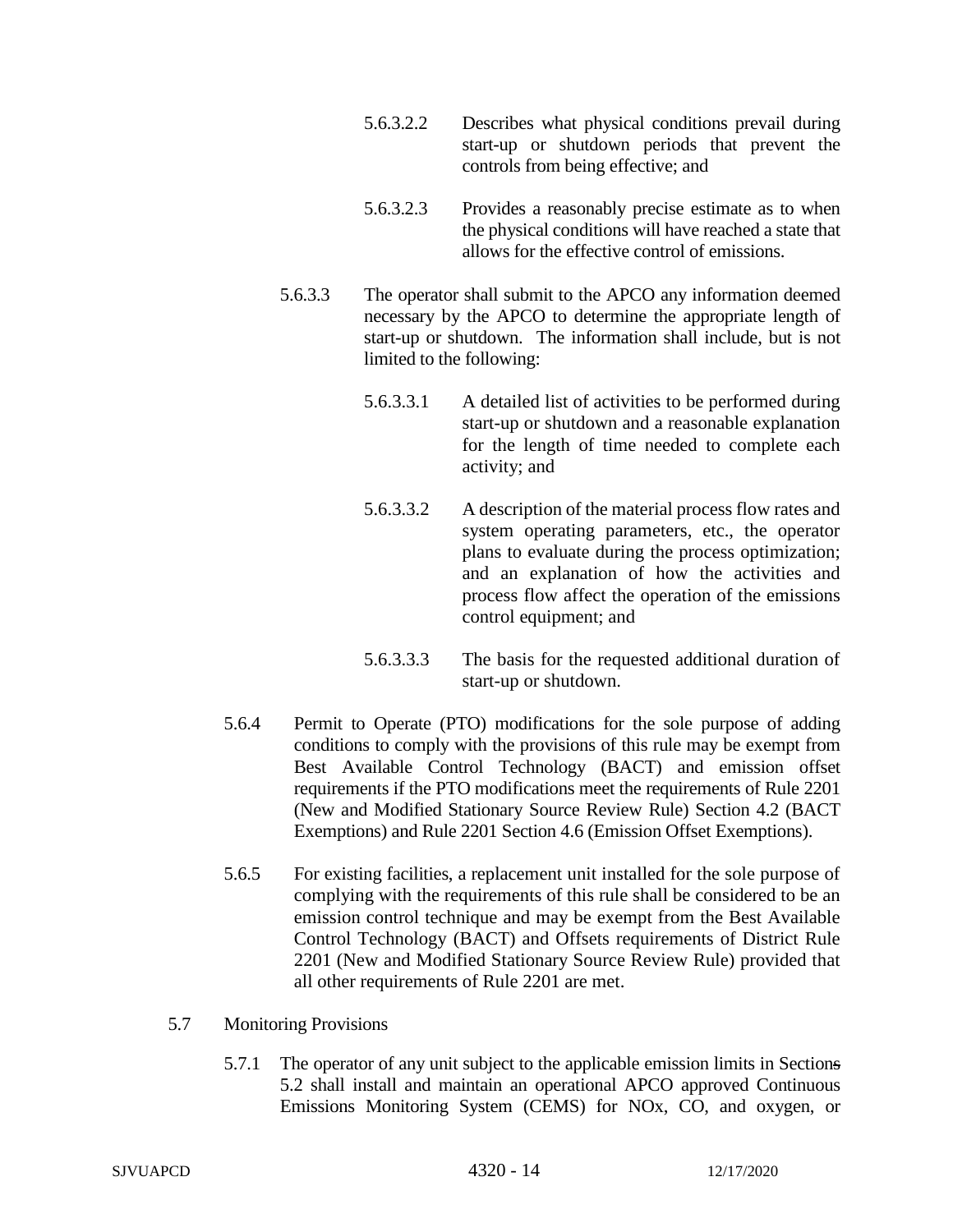implement an APCO-approved Alternate Monitoring System. An APCO approved CEMS shall comply with the requirements of 40 Code of Federal Regulations (CFR) Part 51, 40 CFR Parts 60.7 and 60.13 (except subsection h), 40 CFR Part 60 Appendix B (Performance Specifications) and 40 CFR Part 60 Appendix F (Quality Assurance Procedures), and applicable provisions of Rule 1080 (Stack Monitoring). An APCO-approved Alternate Monitoring System shall monitor one or more of the following:

- 5.7.1.1 Periodic NOx and CO exhaust emission concentrations,
- 5.7.1.2 Periodic exhaust oxygen concentration,
- 5.7.1.3 Flow rate of reducing agent added to exhaust,
- 5.7.1.4 Catalyst inlet and exhaust temperature,
- 5.7.1.5 Catalyst inlet and exhaust oxygen concentration,
- 5.7.1.6 Periodic flue gas recirculation rate, or
- 5.7.1.7 Other operational characteristics.
- 5.7.2 For units subject to the requirements of Sections 5.5.1 or 5.5.2, the operator shall monitor, at least on a monthly basis, the operational characteristic(s) recommended by the manufacturer and approved by the APCO.
- 5.7.3 The operator of any unit subject to Section 5.5 shall install and maintain an operational non-resettable, totalizing mass or volumetric flow meter in each fuel line to each unit. Volumetric flow measurements shall be periodically compensated for temperature and pressure. A master meter, which measures fuel to all units in a group of similar units, may satisfy these requirements if approved by the APCO in writing. The cumulative annual fuel usage may be verified from utility service meters, purchase or tank fill records, or other acceptable methods, as approved by the APCO.
- 5.7.4 Units operated at seasonal sources that are subject to the requirements of 40 CFR 60, Subpart Db (Standards of Performance for Industrial-Commercial-Institutional Steam Generating Units) may implement an APCO approved parametric monitoring system (PMS) in lieu of a CEMS for compliance with federal emission limits provided all of the following apply:
	- 5.7.4.1 The boiler is fired solely on California PUC quality natural gas, and
	- 5.7.4.2 The applicable District emission limit for NOx is more stringent than the limit specified in 40 CFR Part 60, Subpart Db.
- 5.7.5 The APCO shall not approve an alternative monitoring system or parametric monitoring system unless it is documented that continued operation within ranges of specified emissions-related performance indicators or operational characteristics provides a reasonable assurance of compliance with applicable emission limits. The operator shall source test over the proposed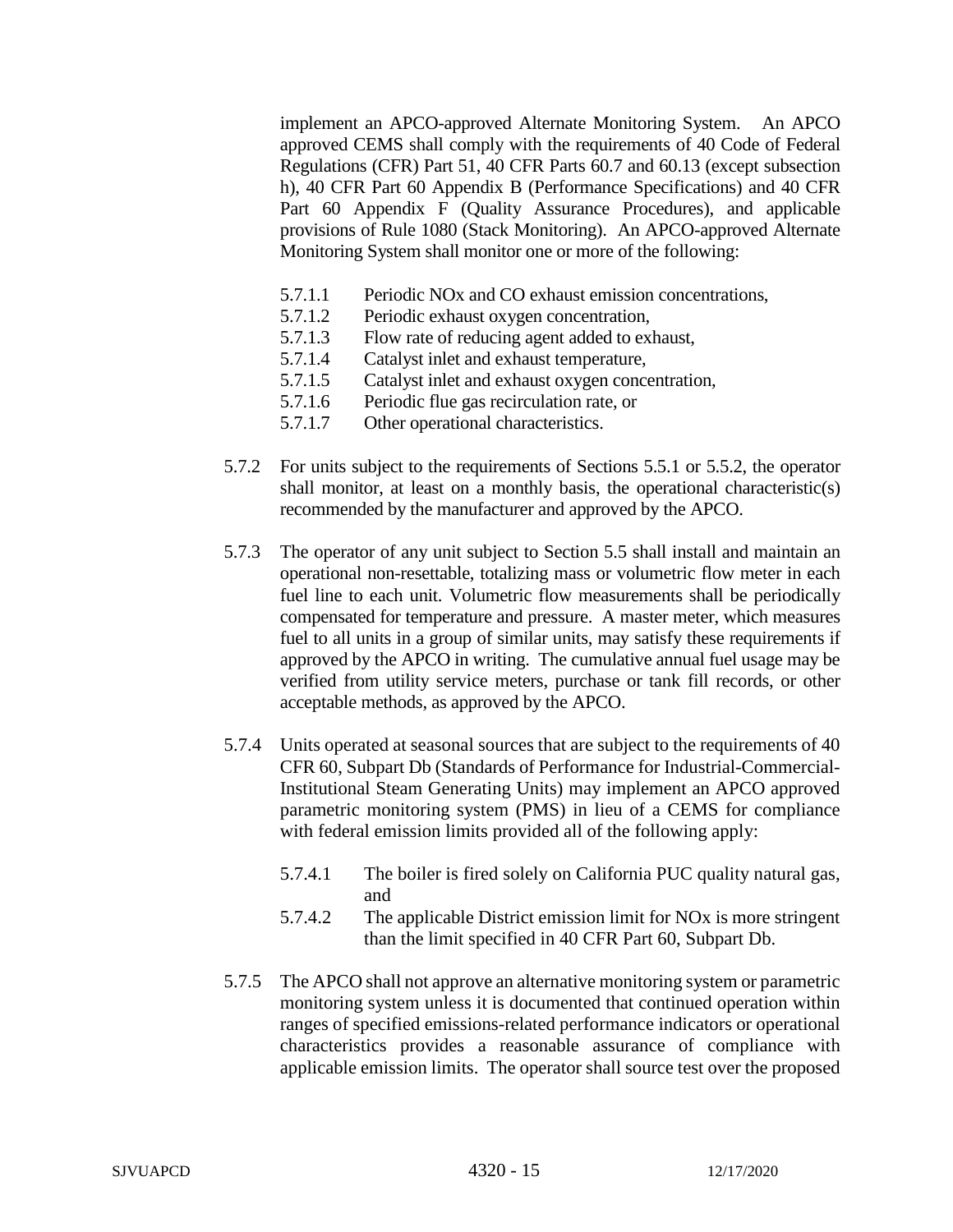range of surrogate operating parameters to demonstrate compliance with the applicable emission standards.

- 5.7.5.1 The predictive or parametric monitoring system shall continuously monitor the key parameters which affect the emissions and demonstrate the compliance within the established key parameters operating envelope.
- 5.7.5.2 Initial and annual real time modeling shall be performed to verify the key parameters operational range.
- 5.7.6 Monitoring SOx Emissions
	- 5.7.6.1 Operators complying with Sections 5.4.1.1 or 5.4.1.2 shall provide an annual fuel analysis to the District unless a more frequent sampling and reporting period is included in the Permit To Operate. Sulfur analysis shall be performed in accordance with the test methods in Section 6.2.
	- 5.7.6.2 Operators complying with Section 5.4.1.3 by installing and operating a control device with 95% SOx reduction shall propose the key system operating parameters and frequency of the monitoring and recording. The monitoring option proposed shall be submitted for approval by the APCO.
	- 5.7.6.3 Operators complying with Section 5.4.1.3 shall perform an annual source test unless a more frequent sampling and reporting period is included in the Permit To Operate. Source tests shall be performed in accordance with the test methods in Section 6.2.
- 5.8 Compliance Determination
	- 5.8.1 The operator of any unit shall have the option of complying with either the applicable heat input, in lb/MMBtu, emission limits or the concentration, in ppmv, emission limits specified in Section 5.2. The emission limits selected to demonstrate compliance shall be specified in the source test proposal pursuant to Rule 1081 (Source Sampling).
	- 5.8.2 All emissions measurements shall be made with the unit operating either at conditions representative of normal operations or conditions specified in the Permit to Operate. Unless otherwise specified in the Permit to Operate, no determination of compliance shall be established within two hours after a continuous period in which fuel flow to the unit is shut off for 30 minutes or longer, or within 30 minutes after a re-ignition as defined in Section 3.0.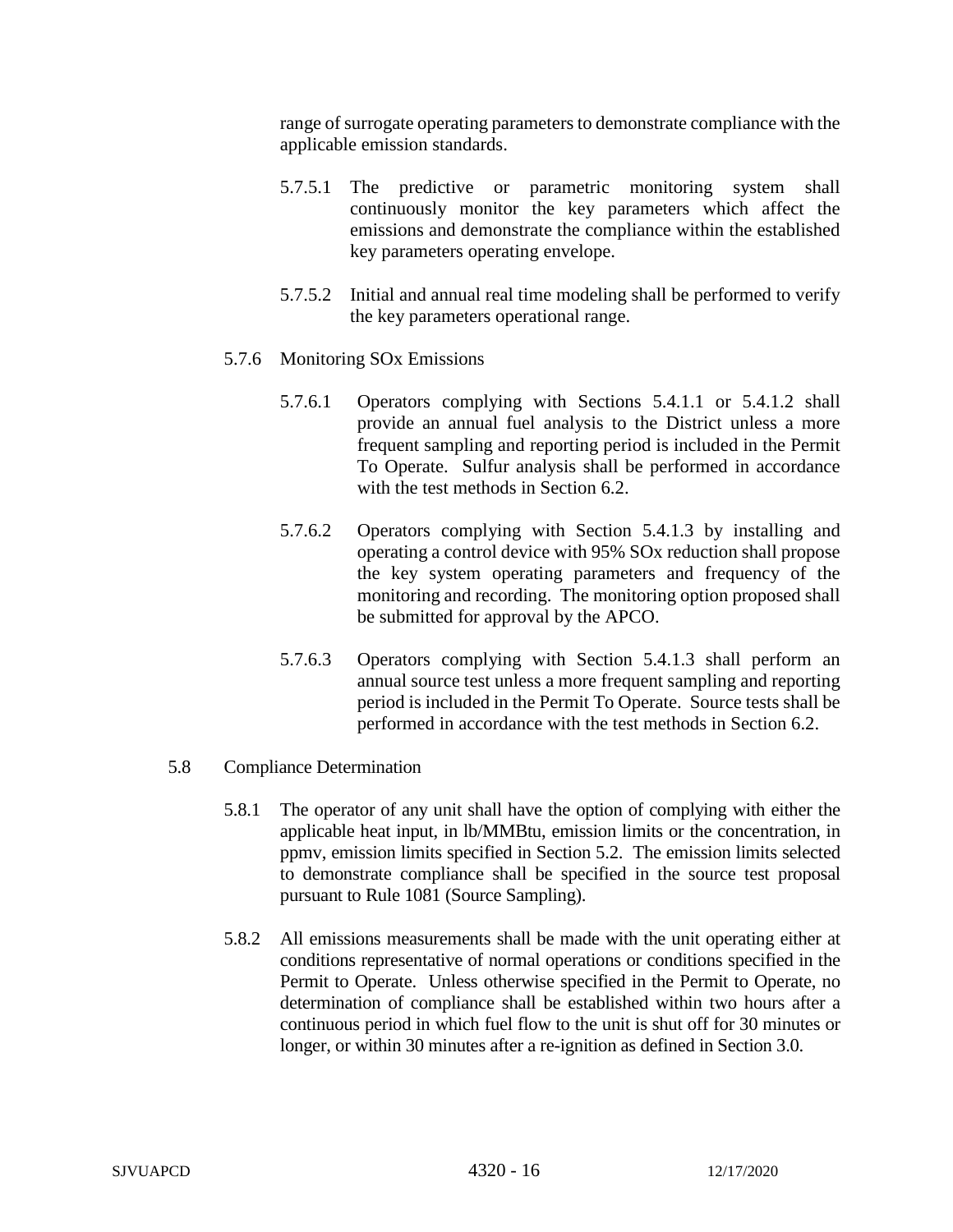- 5.8.3 Continuous Emissions Monitoring System (CEMS) emissions measurements shall be averaged over a period of 15 consecutive minutes to demonstrate compliance with the applicable emission limits. Any 15-consecutive-minute block average CEMS measurement exceeding the applicable emission limits shall constitute a violation.
- 5.8.4 For emissions monitoring pursuant to Sections 5.7.1, and 6.3.1 using a portable NOx analyzer as part of an APCO approved Alternate Emissions Monitoring System, emission readings shall be averaged over a 15 consecutive-minute period by either taking a cumulative 15-consecutiveminute sample reading or by taking at least five readings evenly spaced out over the 15-consecutive-minute period.
- 5.8.5 For emissions source testing performed pursuant to Section 6.3.1 for the purpose of determining compliance with an applicable standard or numerical limitation of this rule, the arithmetic average of three 30-consecutive-minute test runs shall apply. If two of three runs are above an applicable limit the test cannot be used to demonstrate compliance with an applicable limit.
- 6.0 Administrative Requirements
	- 6.1 Recordkeeping

The records required by Sections 6.1.1 through 6.1.5 shall be maintained for five calendar years and shall be made available to the APCO and EPA upon request. Failure to maintain records or information contained in the records that demonstrate noncompliance with the applicable requirements of this rule shall constitute a violation of this rule.

- 6.1.1 The operator of any unit operated under the exemption of Section 4.2 shall monitor and record, for each unit, the cumulative annual hours of operation on each fuel other than natural gas during periods of natural gas curtailment and equipment testing. The NOx emission concentration, expressed in ppmv or lb/MMBtu, for each unit that is operated during periods of natural gas curtailment shall be recorded. Failure to maintain records required by Section 6.1.1 or information contained in the records that demonstrates noncompliance with the conditions for exemption under Section 4.2 will result in loss of exemption status. On and after the applicable compliance schedule specified in Section 5.2 Table 1 and Table 2, any unit losing an exemption status shall be brought into full compliance with this rule as specified in Section 7.2.
- 6.1.2 The operator of any unit that is subject to the requirements of Section 5.5 shall record the amount of fuel use at least on a monthly basis for each unit. On and after the applicable compliance schedule specified in Section 7.0, in the event that such unit exceeds the applicable annual heat input limit specified in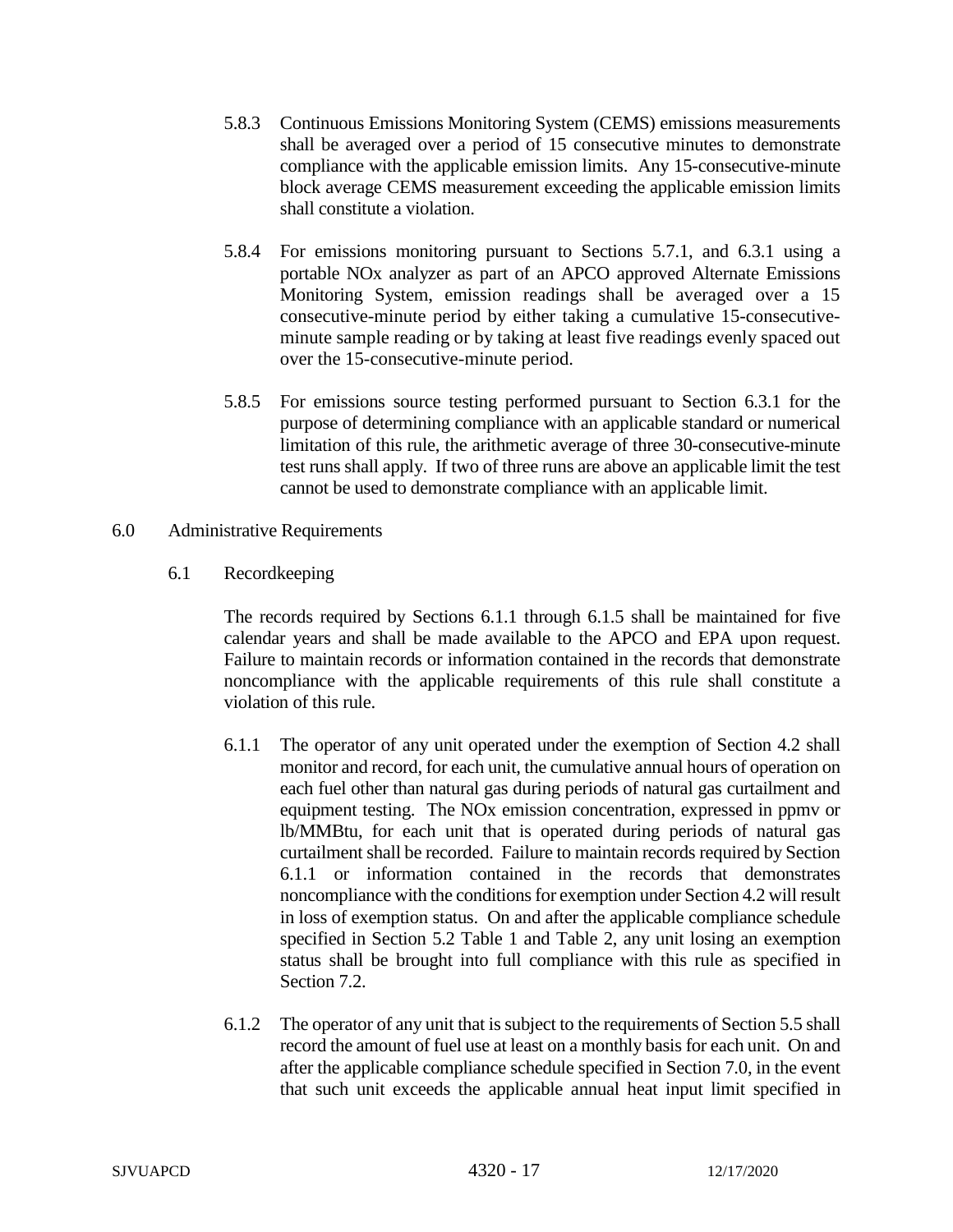Section 5.5, the unit shall be brought into full compliance with this rule as specified in Section 5.2 Table 1 or Table 2.

- 6.1.3 The operator of any unit subject to Section 5.5.1 or Section 6.3.1 shall maintain records to verify that the required tune-up and the required monitoring of the operational characteristics of the unit have been performed.
- 6.1.4 The operator performing start-up or shutdown of a unit shall keep records of the duration of start-up or shutdown.
- 6.1.5 The operator of any unit firing on liquid fuel during a PUC-quality natural gas curtailment period pursuant to Section 5.4.2 shall record the sulfur content of the fuel, amount of fuel used, and duration of the natural gas curtailment period.
- 6.2 Test Methods

The following test methods shall be used unless otherwise approved by the APCO and EPA.

- 6.2.1 Fuel hhv shall be certified by third party fuel supplier or determined by:
	- 6.2.1.1 American Society for Testing and Materials (ASTM) D 240 or D 4809 for liquid hydrocarbon fuels;
	- 6.2.1.2 ASTM D 1826 or D 1945 in conjunction with ASTM D 3588 for gaseous fuels.
- 6.2.2 Oxides of nitrogen (ppmv) EPA Method 7E, or ARB Method 100.
- 6.2.3 Carbon monoxide (ppmv) EPA Method 10, or ARB Method 100.
- 6.2.4 Stack gas oxygen EPA Method 3 or 3A, or ARB Method 100.
- 6.2.5 NOx Emission Rate (Heat Input Basis) EPA Method 19.
- 6.2.6 Stack gas velocities EPA Method 2.
- 6.2.7 Stack gas moisture content EPA Method 4.
- 6.2.8 SOx Test Methods
	- 6.2.8.1 Oxides of sulfur EPA Method 6C, EPA Method 8, or ARB Method 100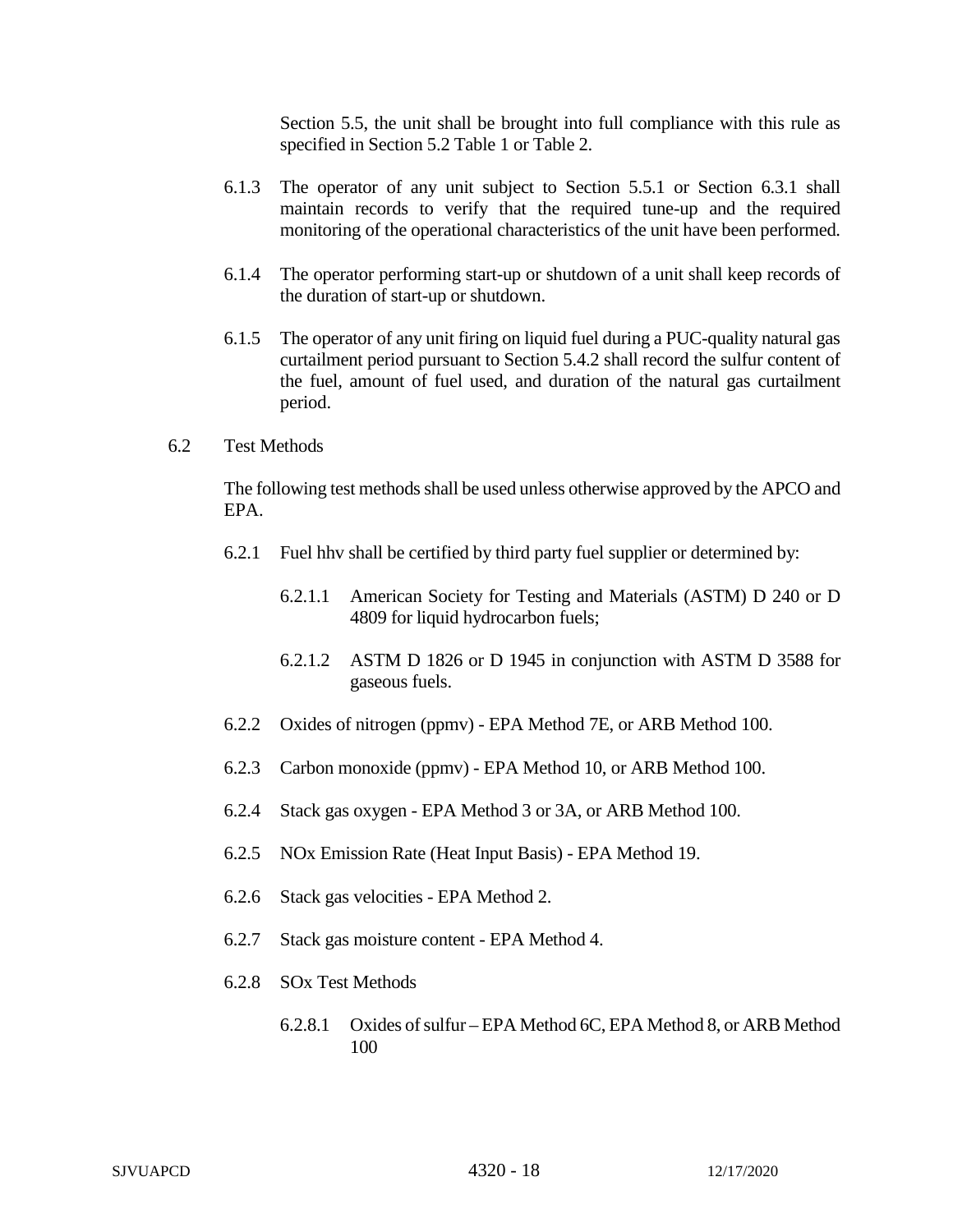6.2.8.2 The SOx emission control system efficiency shall be determined using the following:

> % Control Efficiency =  $[(C_{SO2, \text{inlet}} - C_{SO2, \text{outlet}}) / C_{SO2, \text{inlet}}] \times 100$ Where:

 $C<sub>SO2</sub>$ , inlet = concentration of SOx (expressed as SO<sub>2</sub>) at the inlet side of the SOx emission control system, in lb/dscf

 $C<sub>SO2</sub>$ , outlet = concentration of SOx (expressed as SO<sub>2</sub>) at the outlet side of the SOx emission control system, in lb/dscf

- 6.2.9 Determination of total sulfur as hydrogen sulfide  $(H_2S)$  content EPA Method 11 or EPA Method 15, as appropriate.
- 6.2.10 Sulfur content of liquid fuel ASTM D 5453
- 6.3 Compliance Testing
	- 6.3.1 Each unit subject to the requirements in Section 5.2 shall be source tested to determine compliance with the applicable emission limits at least once every 12 months, (no more than 30 days before or after the required annual source test date).
		- 6.3.1.1 Units that demonstrate compliance on two consecutive 12-month source tests may defer the following 12-month source test for up to 36 months (no more than 30 days before or after the required 36 month source test date). During the 36-month source testing interval, the operator shall tune the unit in accordance with the provisions of Section 5.5.1, and shall monitor, on a monthly basis, the unit's operational characteristics recommended by the manufacturer to ensure compliance with the applicable emission limits specified in Section 5.2.
		- 6.3.1.2 Tune-ups required by Sections 5.5.1 and 6.3.1 do not need to be performed for units that operate and maintain an APCO approved CEMS or an APCO approved Alternate Monitoring System where the applicable emission limits are periodically monitored.
		- 6.3.1.3 If the result of the 36-month source test demonstrates that the unit does not meet the applicable emission limits specified in Section 5.2, the source testing frequency shall revert to at least once every 12 months.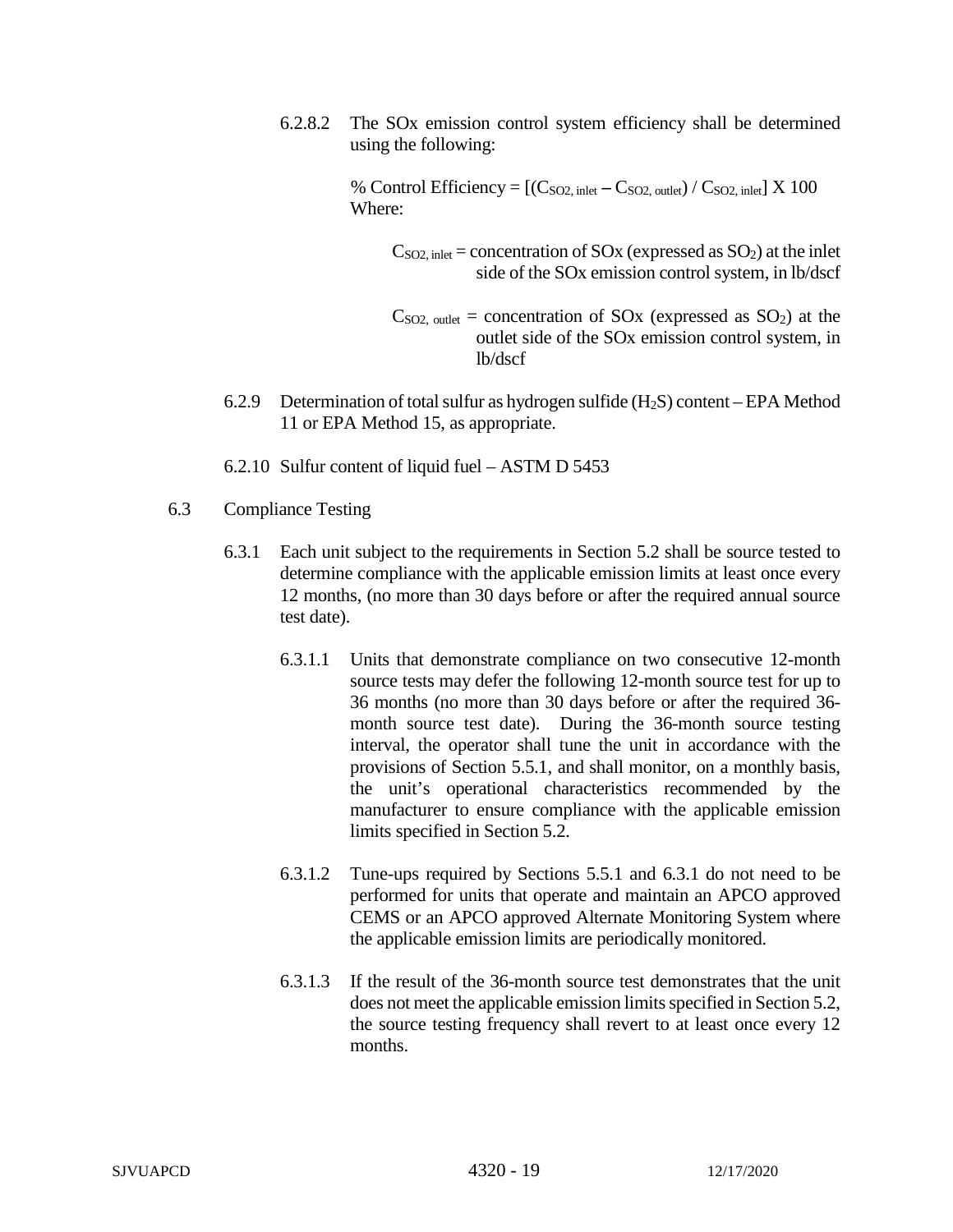- 6.3.1.4 Failure to comply with the requirements of Section 6.3.1 or any source test results that exceed the applicable emission limits in Section 5.2 shall constitute a violation of this rule.
- 6.3.2 In lieu of compliance with Section 6.3.1, compliance with the applicable emission limits in Section 5.2 shall be demonstrated by submittal of annual emissions test results to the District from a unit or units that represents a group of units, provided:
	- 6.3.2.1 All units in the group are initially source tested. The emissions from all test runs from units within the group are less than 90% of the permitted value, and the emissions do not vary greater than 25% from the average of all test runs; and
	- 6.3.2.2 All units in a group are similar in terms of rated heat input, make and series, operational conditions, fuel used, and control method. No unit with a rated heat input greater than 100 MMBtu shall be considered as part of the group; and
	- 6.3.2.3 The group is owned by a single owner and is located at a single stationary source; and
	- 6.3.2.4 Selection of the representative unit(s) is approved by the APCO prior to testing; and
	- 6.3.2.5 The number of representative units source tested shall be at least 30% of the total number of units in the group. The representative tests shall rotate each year so that within three years all units in the group have been tested at least once.
	- 6.3.2.6 All units in the group shall have received the similar maintenance and tune-up procedures as the representative unit(s) as listed in the Permit to Operate. The operator shall submit to the APCO the specific maintenance procedures to be performed on each unit that will be included in the group for representative testing. Such maintenance procedures shall be specified in the Permit to Operate for units that are included in the group for representative testing. Any maintenance work on a unit which has no effect on emissions standards and which is not specified in the maintenance procedures shall be submitted to the APCO for approval before such unit can be included as part of the group for representative testing. Any unit that necessitates any maintenance work which has an effect on emission standards and is beyond the maintenance procedures identified in the Permit to Operate, shall not be included as part of the group for representative testing. The unit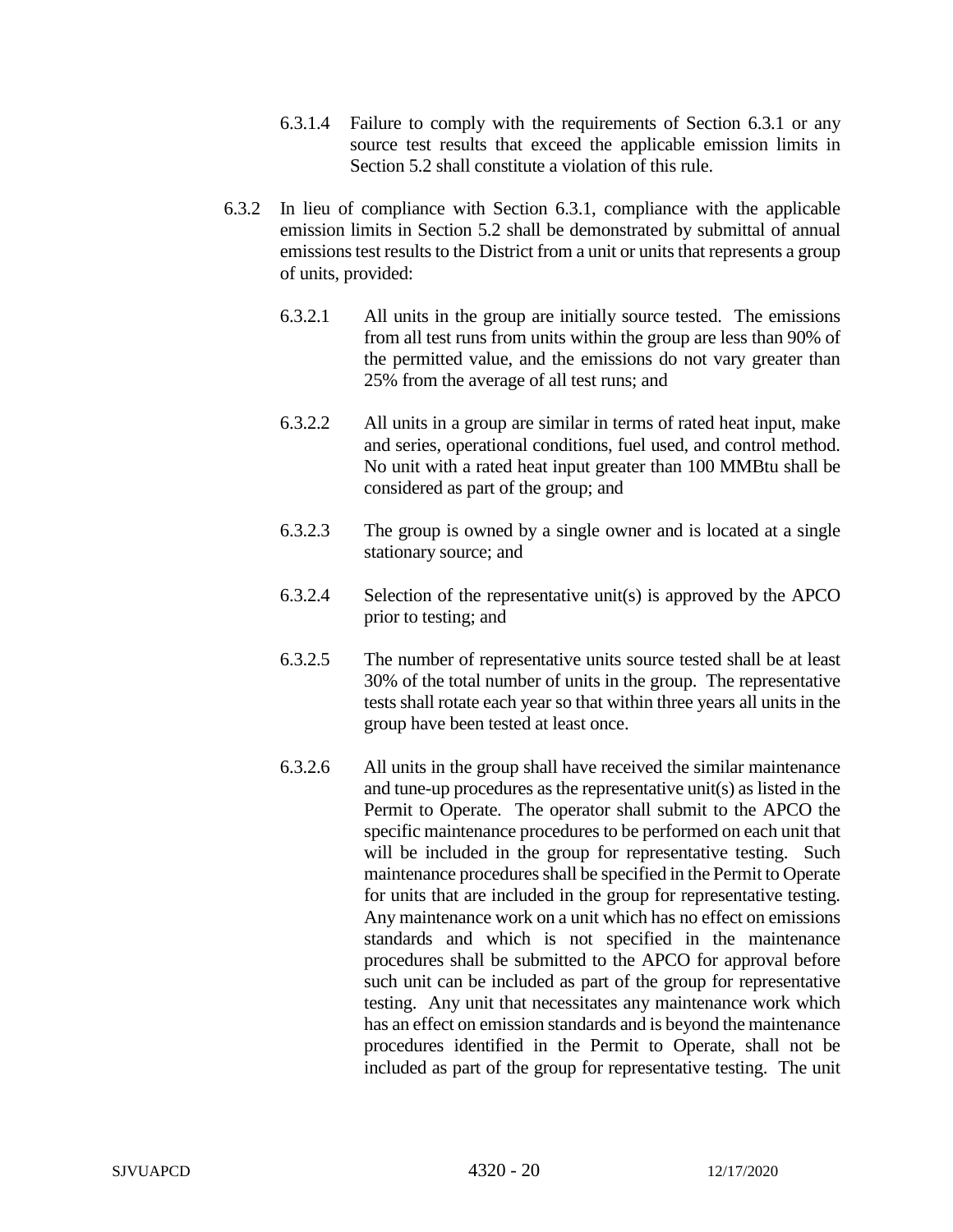shall be source tested in accordance with the provisions of Section 6.3.1; and

6.3.2.7 Should any of the representative units exceed the required emission limits, each of the units in the group shall demonstrate compliance by emissions testing. Failure to complete emissions testing within 90 days of the failed test shall result in the untested units being in violation of this rule. After compliance with the requirements of Section 6.3.2.7 has been demonstrated, subsequent source testing shall be performed pursuant to Sections 6.3.1 or 6.3.2.

#### 6.4 Emission Control Plan (ECP)

- 6.4.1 No later than the date specified in Table 2, the operator of any unit shall submit to the APCO for approval an Emissions Control Plan according to the compliance schedule in Section 7.0. For each unit, the plan shall contain the following:
	- 6.4.1.1 Permit to Operate number,
	- 6.4.1.2 Fuel type and hhv,
	- 6.4.1.3 Annual fuel consumption (expressed as Btu/yr),
	- 6.4.1.4 Current emission level, including method used to determine emission level,
	- 6.4.1.5 NOx limit to be satisfied pursuant to Section 5.2 Table 2 or emission fee payment to be made pursuant to Section 5.3, and
	- 6.4.1.6 Plan of actions, including a schedule of increments of progress, which will be taken to satisfy the requirements of Section 5.0 and the compliance schedule in Section 7.0.
- 7.0 Compliance Schedule
	- 7.1 As shown in Section 5.2 Table 2, the column labeled:
		- 7.1.1 "Emission Control Plan" identifies the date by which the operator shall submit an Emission Control Plan pursuant to Section 6.4. The Emission Control Plan shall identify all units subject to this rule. The Emission Control Plan shall identify steps to be taken to comply with this rule.
		- 7.1.2 "Authority to Construct" identifies the date by with the operator shall submit an Application for Authority to Construct for each unit subject to the rule.
		- 7.1.3 "Compliance Deadline" identifies the date by which the owner shall demonstrate that each unit is in compliance with the applicable requirements of this rule.